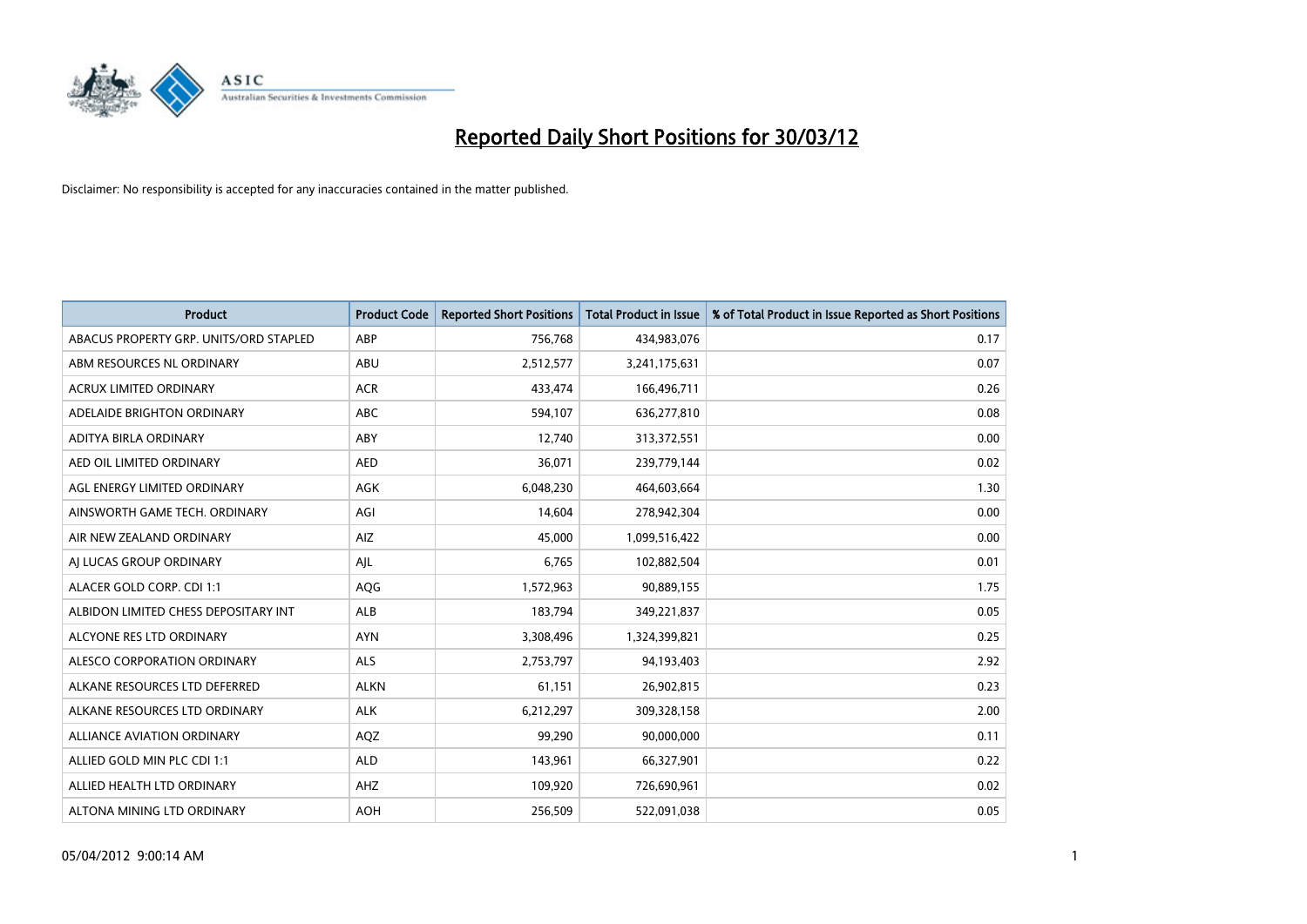

| <b>Product</b>                          | <b>Product Code</b> | <b>Reported Short Positions</b> | <b>Total Product in Issue</b> | % of Total Product in Issue Reported as Short Positions |
|-----------------------------------------|---------------------|---------------------------------|-------------------------------|---------------------------------------------------------|
| ALUMINA LIMITED ORDINARY                | <b>AWC</b>          | 73,672,373                      | 2,440,196,187                 | 2.99                                                    |
| AMCOM TELECOMM. ORDINARY                | AMM                 | 105,000                         | 241,491,904                   | 0.04                                                    |
| AMCOR LIMITED ORDINARY                  | AMC                 | 6,508,789                       | 1,206,684,923                 | 0.52                                                    |
| AMP LIMITED ORDINARY                    | AMP                 | 8,321,513                       | 2,854,672,784                 | 0.28                                                    |
| AMPELLA MINING ORDINARY                 | <b>AMX</b>          | 2,195,967                       | 236,754,340                   | 0.92                                                    |
| ANSELL LIMITED ORDINARY                 | <b>ANN</b>          | 3,150,465                       | 130,656,668                   | 2.42                                                    |
| ANTARES ENERGY LTD ORDINARY             | AZZ                 | 185,213                         | 260,000,000                   | 0.07                                                    |
| ANZ BANKING GRP LTD ORDINARY            | ANZ                 | 17,099,527                      | 2,679,513,264                 | 0.58                                                    |
| APA GROUP STAPLED SECURITIES            | <b>APA</b>          | 18,803,501                      | 644,485,583                   | 2.94                                                    |
| APN NEWS & MEDIA ORDINARY               | <b>APN</b>          | 29,224,631                      | 630,211,415                   | 4.65                                                    |
| AQUARIUS PLATINUM. ORDINARY             | <b>AOP</b>          | 11,602,250                      | 470,312,578                   | 2.46                                                    |
| AQUILA RESOURCES ORDINARY               | <b>AQA</b>          | 4,599,572                       | 411,804,442                   | 1.12                                                    |
| ARAFURA RESOURCE LTD ORDINARY           | ARU                 | 9,582,768                       | 396,004,144                   | 2.41                                                    |
| ARB CORPORATION ORDINARY                | ARP                 | 76,866                          | 72,481,302                    | 0.10                                                    |
| ARDENT LEISURE GROUP STAPLED SECURITIES | AAD                 | 118,638                         | 334,209,401                   | 0.05                                                    |
| ARISTOCRAT LEISURE ORDINARY             | ALL                 | 12,676,075                      | 543,181,024                   | 2.32                                                    |
| ASCIANO LIMITED ORDINARY                | <b>AIO</b>          | 7,543,520                       | 975,385,664                   | 0.77                                                    |
| ASG GROUP LIMITED ORDINARY              | <b>ASZ</b>          | 168,990                         | 171,456,889                   | 0.10                                                    |
| ASPEN GROUP ORD/UNITS STAPLED           | <b>APZ</b>          | 555,916                         | 596,206,393                   | 0.07                                                    |
| ASPIRE MINING LTD ORDINARY              | AKM                 | 510,564                         | 620,594,556                   | 0.07                                                    |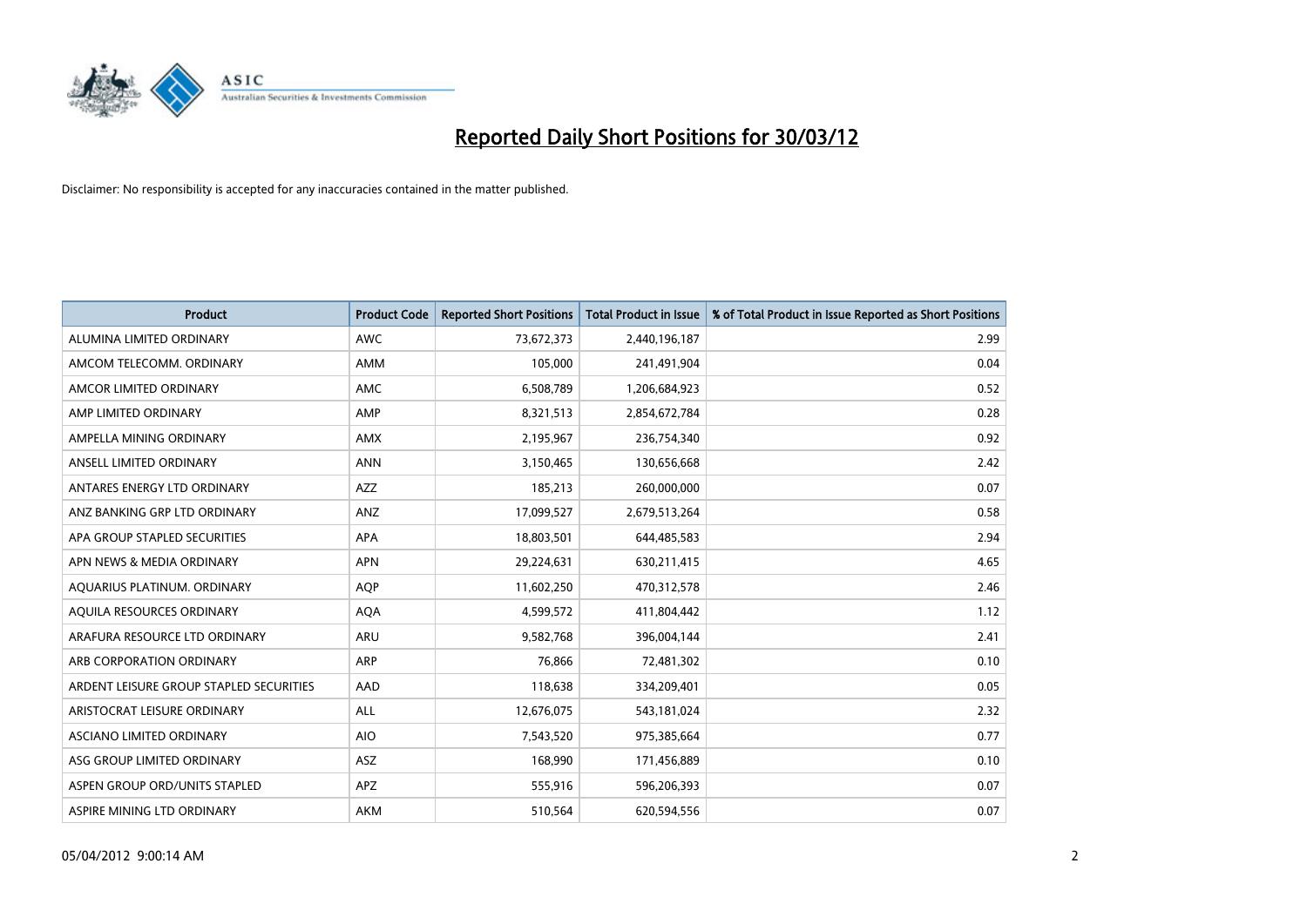

| <b>Product</b>                          | <b>Product Code</b> | <b>Reported Short Positions</b> | <b>Total Product in Issue</b> | % of Total Product in Issue Reported as Short Positions |
|-----------------------------------------|---------------------|---------------------------------|-------------------------------|---------------------------------------------------------|
| <b>ASTON RES LTD ORDINARY</b>           | <b>AZT</b>          | 1,009,936                       | 204,747,813                   | 0.50                                                    |
| ASTRO JAP PROP GROUP STAPLED SECURITIES | AJA                 | 30,372                          | 58,445,002                    | 0.04                                                    |
| ASX LIMITED ORDINARY                    | <b>ASX</b>          | 4,072,437                       | 175,136,729                   | 2.32                                                    |
| ATLAS IRON LIMITED ORDINARY             | AGO                 | 13,781,303                      | 894,874,560                   | 1.53                                                    |
| AUGUR RESOURCES LTD ORDINARY            | <b>AUK</b>          | 260,878                         | 177,188,048                   | 0.14                                                    |
| <b>AURORA OIL &amp; GAS ORDINARY</b>    | <b>AUT</b>          | 5,153,696                       | 411,655,343                   | 1.25                                                    |
| AUSDRILL LIMITED ORDINARY               | ASL                 | 898,489                         | 303,654,821                   | 0.29                                                    |
| AUSENCO LIMITED ORDINARY                | AAX                 | 1,125,518                       | 123,258,843                   | 0.91                                                    |
| AUSGOLD LIMITED ORDINARY                | <b>AUC</b>          | 27,600                          | 120,628,473                   | 0.02                                                    |
| <b>AUSTAL LIMITED ORDINARY</b>          | ASB                 | 199,076                         | 188,069,638                   | 0.10                                                    |
| AUSTAR UNITED ORDINARY                  | <b>AUN</b>          | 12,041,643                      | 1,271,505,737                 | 0.95                                                    |
| AUSTIN ENGINEERING ORDINARY             | ANG                 | 2,863                           | 72,314,403                    | 0.00                                                    |
| AUSTRALAND PROPERTY STAPLED SECURITY    | <b>ALZ</b>          | 589,873                         | 576,846,597                   | 0.10                                                    |
| AUSTRALIAN AGRICULT, ORDINARY           | AAC                 | 369,260                         | 312,861,135                   | 0.11                                                    |
| AUSTRALIAN INFRASTR, UNITS/ORDINARY     | <b>AIX</b>          | 11,870,393                      | 620,733,944                   | 1.92                                                    |
| AUSTRALIAN PHARM. ORDINARY              | API                 | 110,820                         | 488,115,883                   | 0.02                                                    |
| AUTOMOTIVE HOLDINGS ORDINARY            | AHE                 | 4,858                           | 260,579,682                   | 0.00                                                    |
| AVIENNINGS LIMITED ORDINARY             | <b>AVJ</b>          | 225,001                         | 274,588,694                   | 0.08                                                    |
| AWE LIMITED ORDINARY                    | <b>AWE</b>          | 2,878,358                       | 521,871,941                   | 0.56                                                    |
| AZUMAH RESOURCES ORDINARY               | AZM                 | 466,260                         | 333,614,095                   | 0.14                                                    |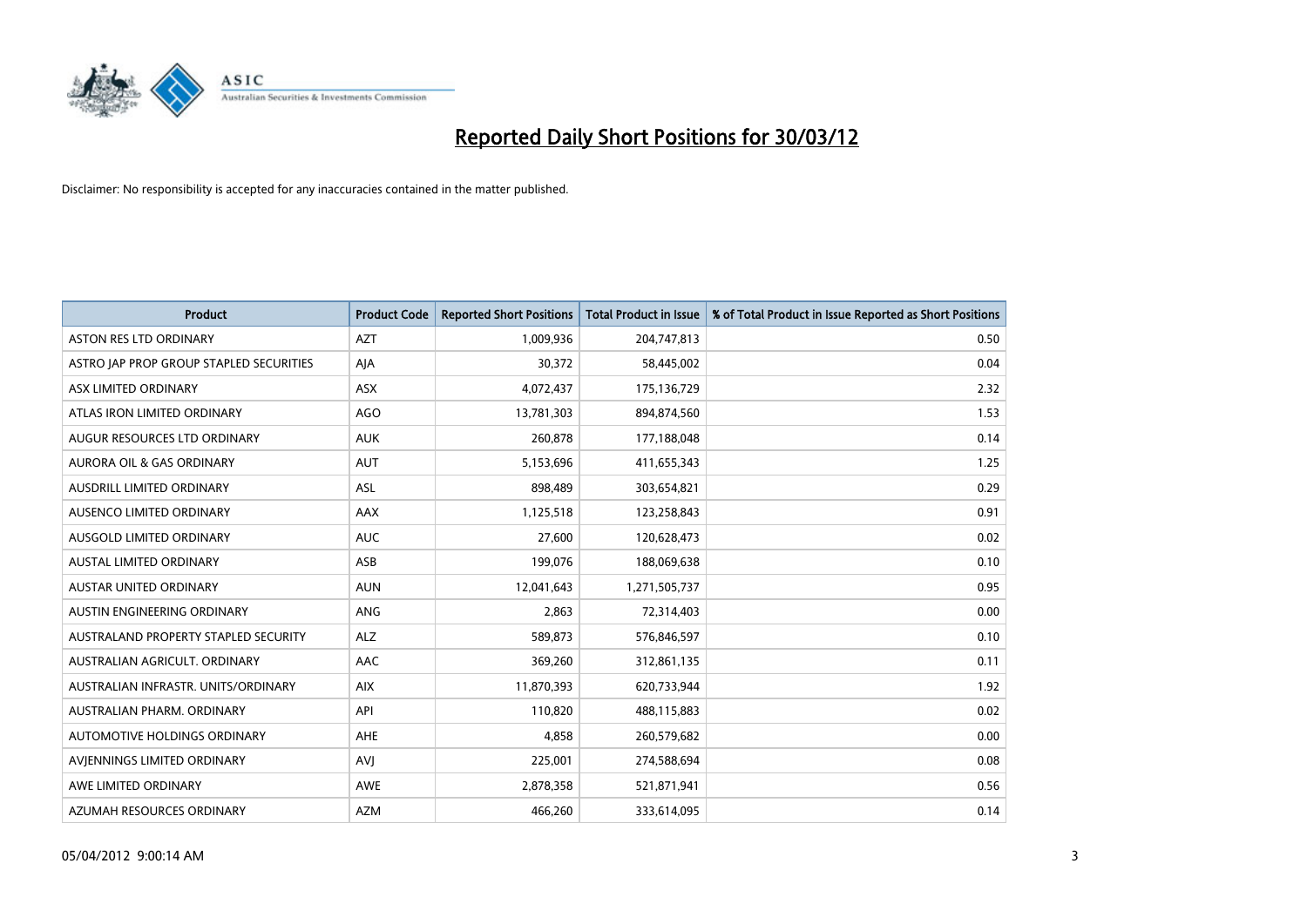

| <b>Product</b>                       | <b>Product Code</b> | <b>Reported Short Positions</b> | <b>Total Product in Issue</b> | % of Total Product in Issue Reported as Short Positions |
|--------------------------------------|---------------------|---------------------------------|-------------------------------|---------------------------------------------------------|
| BANDANNA ENERGY ORDINARY             | <b>BND</b>          | 3,483,504                       | 528,481,199                   | 0.66                                                    |
| BANK OF QUEENSLAND. ORDINARY         | <b>BOQ</b>          | 10,645,814                      | 229,598,329                   | 4.63                                                    |
| <b>BANNERMAN RESOURCES ORDINARY</b>  | <b>BMN</b>          | 10,000                          | 297,244,208                   | 0.00                                                    |
| <b>BASE RES LIMITED ORDINARY</b>     | <b>BSE</b>          | 1,285,734                       | 460,440,029                   | 0.28                                                    |
| <b>BASSARI RESOURCES ORDINARY</b>    | <b>BSR</b>          | 935,207                         | 405,448,689                   | 0.23                                                    |
| <b>BATHURST RESOURCES ORDINARY</b>   | <b>BTU</b>          | 27,630,125                      | 692,447,997                   | 4.00                                                    |
| BC IRON LIMITED ORDINARY             | <b>BCI</b>          | 271,910                         | 103,861,000                   | 0.26                                                    |
| BEACH ENERGY LIMITED ORDINARY        | <b>BPT</b>          | 60,698,815                      | 1,115,960,668                 | 5.43                                                    |
| BEADELL RESOURCE LTD ORDINARY        | <b>BDR</b>          | 9,548,039                       | 716,004,752                   | 1.32                                                    |
| BENDIGO AND ADELAIDE ORDINARY        | <b>BEN</b>          | 4,597,564                       | 390,583,655                   | 1.17                                                    |
| BERKELEY RESOURCES ORDINARY          | <b>BKY</b>          | 359,026                         | 174,298,273                   | 0.21                                                    |
| BETASHARES ASX RES ETF UNITS         | <b>ORE</b>          | 94,330                          | 4,220,217                     | 2.24                                                    |
| <b>BHP BILLITON LIMITED ORDINARY</b> | <b>BHP</b>          | 13,802,505                      | 3,211,691,105                 | 0.40                                                    |
| <b>BILLABONG ORDINARY</b>            | <b>BBG</b>          | 22,124,924                      | 255,102,103                   | 8.67                                                    |
| <b>BIOTA HOLDINGS ORDINARY</b>       | <b>BTA</b>          | 343,649                         | 181,853,957                   | 0.18                                                    |
| BLUESCOPE STEEL LTD ORDINARY         | <b>BSL</b>          | 37,997,262                      | 3,349,185,247                 | 1.11                                                    |
| <b>BOART LONGYEAR ORDINARY</b>       | <b>BLY</b>          | 1,380,209                       | 461,163,412                   | 0.29                                                    |
| <b>BOOM LOGISTICS ORDINARY</b>       | <b>BOL</b>          | 640                             | 468,663,585                   | 0.00                                                    |
| <b>BORAL LIMITED, ORDINARY</b>       | <b>BLD</b>          | 32,169,048                      | 744,778,604                   | 4.32                                                    |
| <b>BRADKEN LIMITED ORDINARY</b>      | <b>BKN</b>          | 4,931,070                       | 168,629,376                   | 2.93                                                    |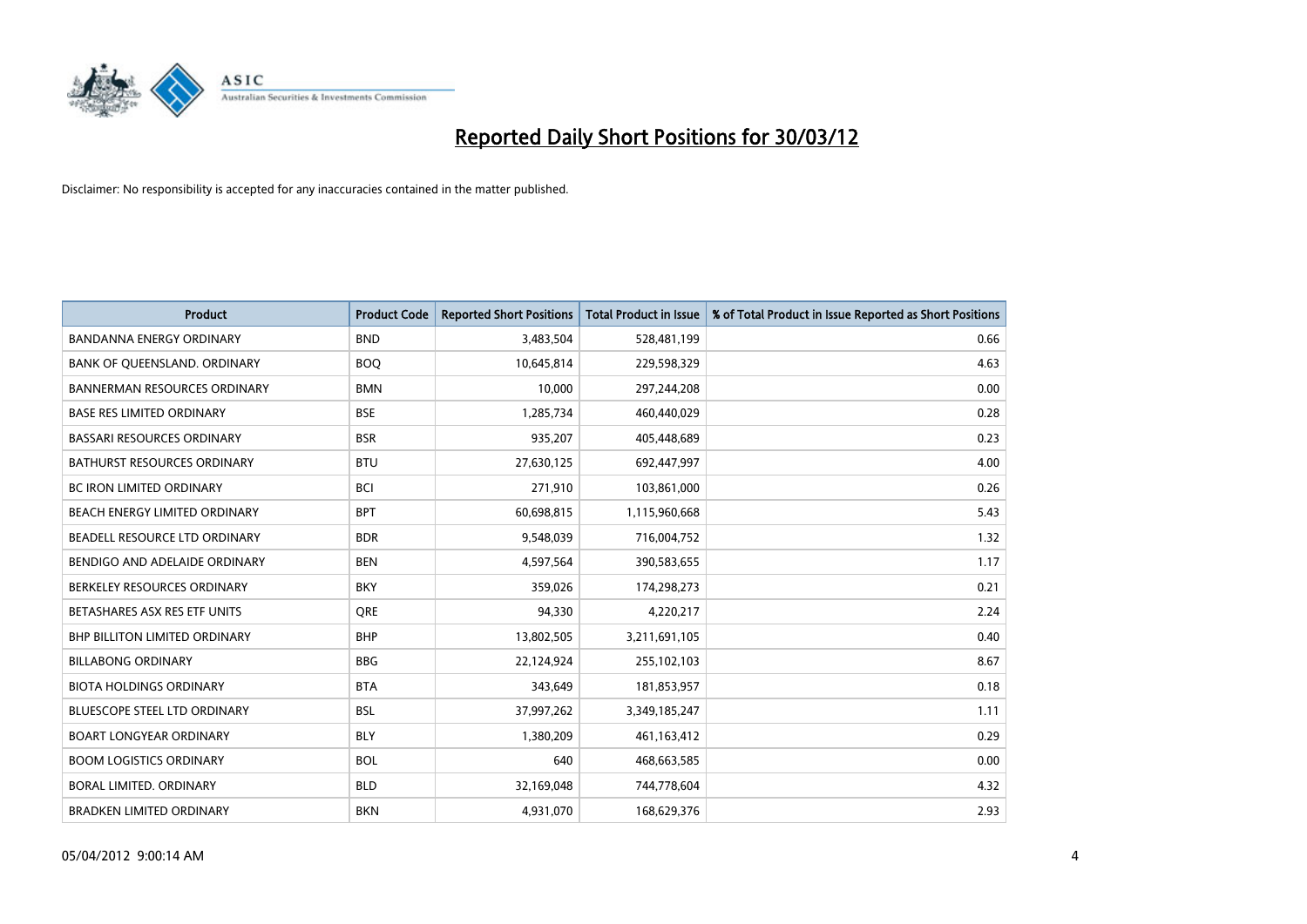

| <b>Product</b>                          | <b>Product Code</b> | <b>Reported Short Positions</b> | <b>Total Product in Issue</b> | % of Total Product in Issue Reported as Short Positions |
|-----------------------------------------|---------------------|---------------------------------|-------------------------------|---------------------------------------------------------|
| <b>BRAMBLES LIMITED ORDINARY</b>        | <b>BXB</b>          | 8,946,913                       | 1,480,485,754                 | 0.56                                                    |
| BREVILLE GROUP LTD ORDINARY             | <b>BRG</b>          | 59,785                          | 130,095,322                   | 0.05                                                    |
| <b>BRICKWORKS LIMITED ORDINARY</b>      | <b>BKW</b>          | 19,667                          | 147,567,333                   | 0.01                                                    |
| BROCKMAN RESOURCES ORDINARY             | <b>BRM</b>          | 17,114                          | 145,013,151                   | 0.01                                                    |
| BT INVESTMENT MNGMNT ORDINARY           | <b>BTT</b>          | 2,357                           | 267,906,977                   | 0.00                                                    |
| <b>BURU ENERGY ORDINARY</b>             | <b>BRU</b>          | 7,170,650                       | 234,219,477                   | 3.05                                                    |
| <b>BWP TRUST ORDINARY UNITS</b>         | <b>BWP</b>          | 352,386                         | 525,255,093                   | 0.06                                                    |
| <b>CABCHARGE AUSTRALIA ORDINARY</b>     | CAB                 | 792,087                         | 120,437,014                   | 0.65                                                    |
| CALTEX AUSTRALIA ORDINARY               | <b>CTX</b>          | 6,381,050                       | 270,000,000                   | 2.33                                                    |
| <b>CAMPBELL BROTHERS ORDINARY</b>       | <b>CPB</b>          | 1,864,670                       | 67,503,411                    | 2.78                                                    |
| CAPE LAMBERT RES LTD ORDINARY           | <b>CFE</b>          | 111,107                         | 689,108,792                   | 0.02                                                    |
| CARABELLA RES LTD ORDINARY              | <b>CLR</b>          | 65,671                          | 133,642,797                   | 0.05                                                    |
| <b>CARBON ENERGY ORDINARY</b>           | <b>CNX</b>          | 77,039                          | 772,293,626                   | 0.01                                                    |
| <b>CARDNO LIMITED ORDINARY</b>          | CDD                 | 8,739                           | 137,879,228                   | 0.00                                                    |
| CARNARVON PETROLEUM ORDINARY            | <b>CVN</b>          | 327,378                         | 694,644,634                   | 0.05                                                    |
| CARSALES.COM LTD ORDINARY               | <b>CRZ</b>          | 25,055,951                      | 233,674,223                   | 10.70                                                   |
| CASH CONVERTERS ORDINARY                | CCV                 | 303,919                         | 379,761,025                   | 0.08                                                    |
| CEDAR WOODS PROP. ORDINARY              | <b>CWP</b>          | 693                             | 62,858,325                    | 0.00                                                    |
| CENTRAL PETROLEUM ORDINARY              | <b>CTP</b>          | 101,405                         | 1,253,376,265                 | 0.01                                                    |
| CENTRO RETAIL AUST ORD/UNIT STAPLED SEC | <b>CRF</b>          | 8,425,394                       | 1,340,723,189                 | 0.62                                                    |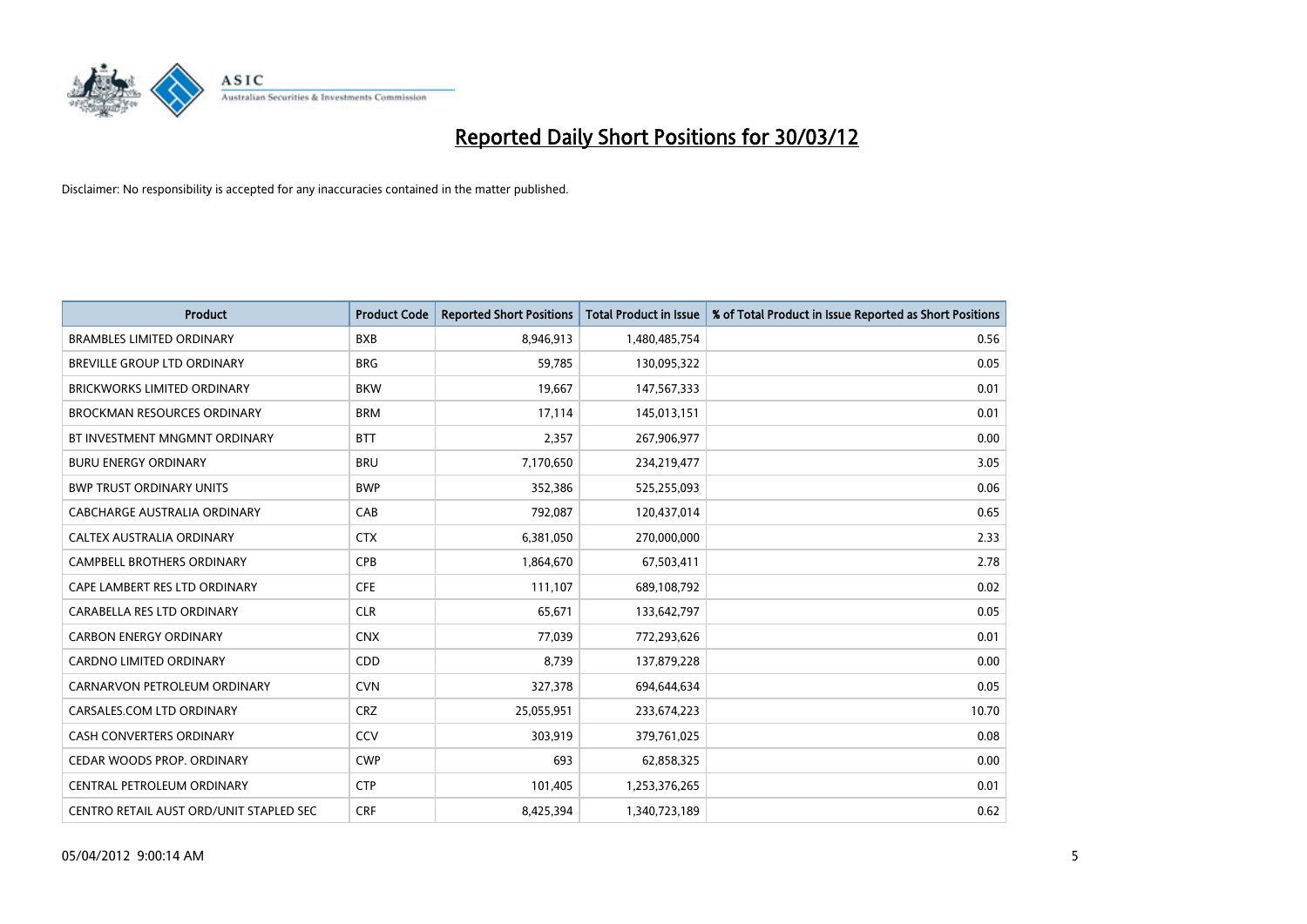

| <b>Product</b>                           | <b>Product Code</b> | <b>Reported Short Positions</b> | <b>Total Product in Issue</b> | % of Total Product in Issue Reported as Short Positions |
|------------------------------------------|---------------------|---------------------------------|-------------------------------|---------------------------------------------------------|
| <b>CERAMIC FUEL CELLS ORDINARY</b>       | <b>CFU</b>          | 78,232                          | 1,366,298,863                 | 0.00                                                    |
| CFS RETAIL PROPERTY UNITS                | <b>CFX</b>          | 57,498,234                      | 2,839,591,911                 | 2.03                                                    |
| CGA MINING LIMITED ORDINARY              | <b>CGX</b>          | 78,714                          | 334,725,726                   | 0.03                                                    |
| CHALLENGER DIV.PRO. STAPLED UNITS        | <b>CDI</b>          | 118,515                         | 883,903,667                   | 0.01                                                    |
| <b>CHALLENGER INFRAST, STAPLED UNITS</b> | <b>CIF</b>          | 223,085                         | 316,223,785                   | 0.07                                                    |
| <b>CHALLENGER LIMITED ORDINARY</b>       | <b>CGF</b>          | 3,448,305                       | 548,329,617                   | 0.63                                                    |
| CHARTER HALL GROUP STAPLED US PROHIBIT.  | <b>CHC</b>          | 257,120                         | 308,610,130                   | 0.08                                                    |
| <b>CHARTER HALL OFFICE UNIT</b>          | COO                 | 7,354,441                       | 493,319,730                   | 1.47                                                    |
| <b>CHARTER HALL RETAIL UNITS</b>         | <b>CQR</b>          | 856,405                         | 299,628,571                   | 0.28                                                    |
| <b>CHORUS LIMITED ORDINARY</b>           | <b>CNU</b>          | 1,474,978                       | 385,082,123                   | 0.39                                                    |
| CITIGOLD CORP LTD ORDINARY               | <b>CTO</b>          | 1,355,317                       | 1,105,078,301                 | 0.12                                                    |
| <b>CLOUGH LIMITED ORDINARY</b>           | <b>CLO</b>          | 113,561                         | 769,716,269                   | 0.01                                                    |
| CNPR GRP UNITS/ORD STAPLED               | <b>CNP</b>          | 2,537                           | 972,414,514                   | 0.00                                                    |
| COAL OF AFRICA LTD ORDINARY              | <b>CZA</b>          | 230,895                         | 662,484,573                   | 0.04                                                    |
| <b>COALSPUR MINES LTD ORDINARY</b>       | <b>CPL</b>          | 7,571,478                       | 620,659,899                   | 1.22                                                    |
| COALWORKS LIMITED ORDINARY               | <b>CWK</b>          | 9,000                           | 149,088,955                   | 0.01                                                    |
| COBAR CONSOLIDATED ORDINARY              | CCU                 | 217,416                         | 208,868,037                   | 0.10                                                    |
| COCA-COLA AMATIL ORDINARY                | <b>CCL</b>          | 11,241,995                      | 759,567,552                   | 1.47                                                    |
| <b>COCHLEAR LIMITED ORDINARY</b>         | <b>COH</b>          | 6,200,900                       | 56,929,432                    | 10.90                                                   |
| COCKATOO COAL ORDINARY                   | <b>COK</b>          | 5,538,409                       | 1,016,196,908                 | 0.54                                                    |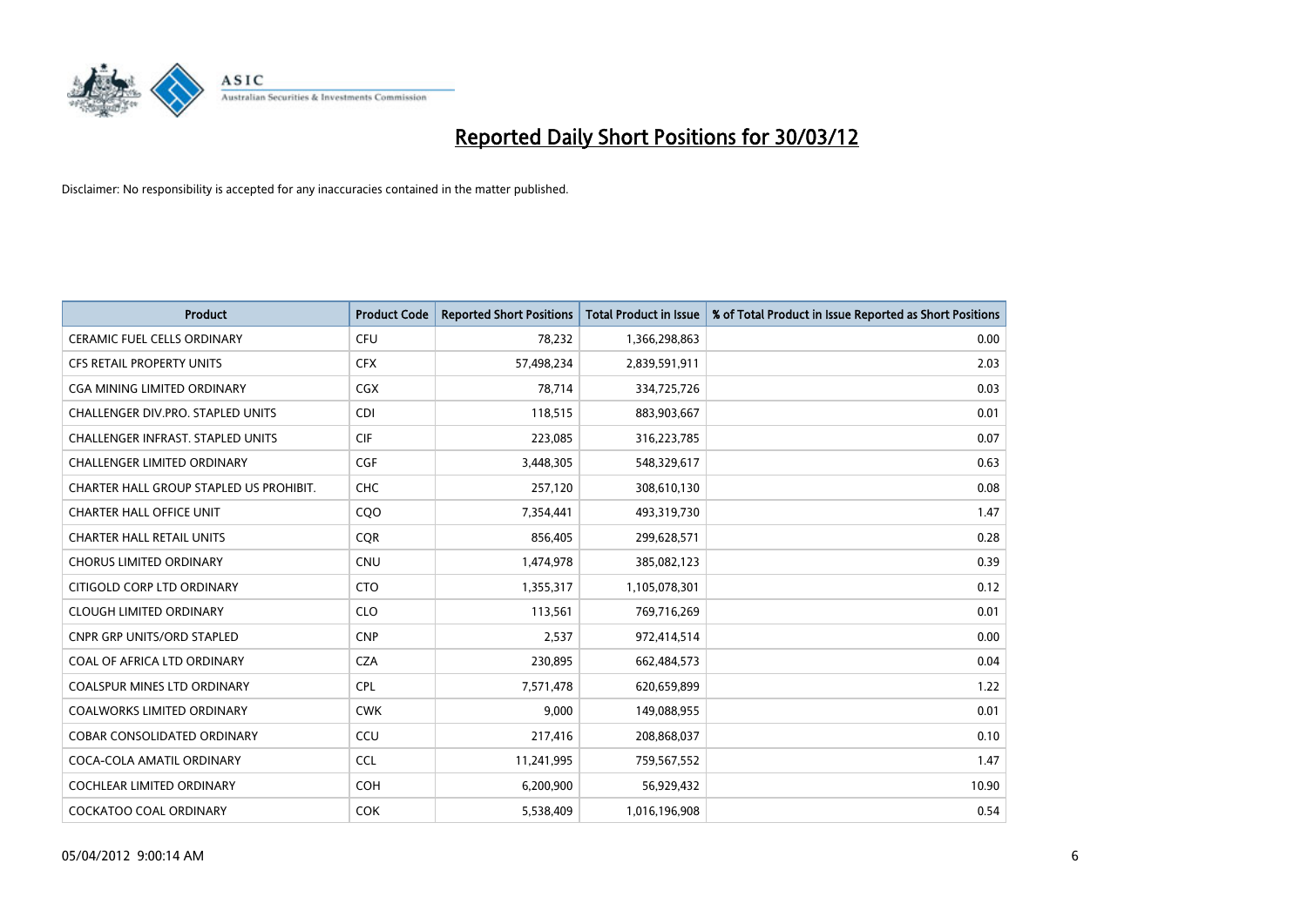

| <b>Product</b>                          | <b>Product Code</b> | <b>Reported Short Positions</b> | <b>Total Product in Issue</b> | % of Total Product in Issue Reported as Short Positions |
|-----------------------------------------|---------------------|---------------------------------|-------------------------------|---------------------------------------------------------|
| <b>COFFEY INTERNATIONAL ORDINARY</b>    | <b>COF</b>          | 1,905                           | 239,260,027                   | 0.00                                                    |
| <b>COKAL LTD ORDINARY</b>               | <b>CKA</b>          | 137,424                         | 411,046,892                   | 0.03                                                    |
| <b>COLLINS FOODS LTD ORDINARY</b>       | <b>CKF</b>          | 23,670                          | 93,000,003                    | 0.03                                                    |
| COMMONWEALTH BANK, ORDINARY             | <b>CBA</b>          | 26,409,442                      | 1,581,280,593                 | 1.64                                                    |
| <b>COMMONWEALTH PROP ORDINARY UNITS</b> | <b>CPA</b>          | 31,045,051                      | 2,389,601,065                 | 1.30                                                    |
| <b>COMPASS RESOURCES ORDINARY</b>       | <b>CMR</b>          | 63,000                          | 1,403,744,100                 | 0.00                                                    |
| <b>COMPUTERSHARE LTD ORDINARY</b>       | <b>CPU</b>          | 12,682,173                      | 555,664,059                   | 2.27                                                    |
| CONSOLIDATED MEDIA. ORDINARY            | <b>CMJ</b>          | 1,059,858                       | 561,834,996                   | 0.19                                                    |
| CONTINENTAL COAL LTD ORDINARY           | <b>CCC</b>          | 285,527                         | 421,018,421                   | 0.07                                                    |
| <b>CREDIT CORP GROUP ORDINARY</b>       | CCP                 | 2,200                           | 45,571,114                    | 0.00                                                    |
| CROMWELL PROP STAPLED SECURITIES        | <b>CMW</b>          | 758,936                         | 1,168,086,516                 | 0.07                                                    |
| <b>CROWN LIMITED ORDINARY</b>           | <b>CWN</b>          | 4,092,909                       | 728,394,185                   | 0.56                                                    |
| <b>CSG LIMITED ORDINARY</b>             | CSV                 | 613,109                         | 282,567,499                   | 0.21                                                    |
| <b>CSL LIMITED ORDINARY</b>             | <b>CSL</b>          | 9,831,233                       | 516,624,130                   | 1.91                                                    |
| <b>CSR LIMITED ORDINARY</b>             | <b>CSR</b>          | 26,329,240                      | 506,000,315                   | 5.21                                                    |
| <b>CUDECO LIMITED ORDINARY</b>          | CDU                 | 2,885,750                       | 190,709,873                   | 1.52                                                    |
| CUE ENERGY RESOURCE ORDINARY            | <b>CUE</b>          | 3,026,448                       | 695,153,053                   | 0.43                                                    |
| <b>CUSTOMERS LIMITED ORDINARY</b>       | <b>CUS</b>          | 53,216                          | 134,869,357                   | 0.04                                                    |
| DART ENERGY LTD ORDINARY                | <b>DTE</b>          | 9,566,036                       | 736,141,536                   | 1.29                                                    |
| DAVID JONES LIMITED ORDINARY            | <b>DJS</b>          | 56,781,241                      | 524,940,325                   | 10.82                                                   |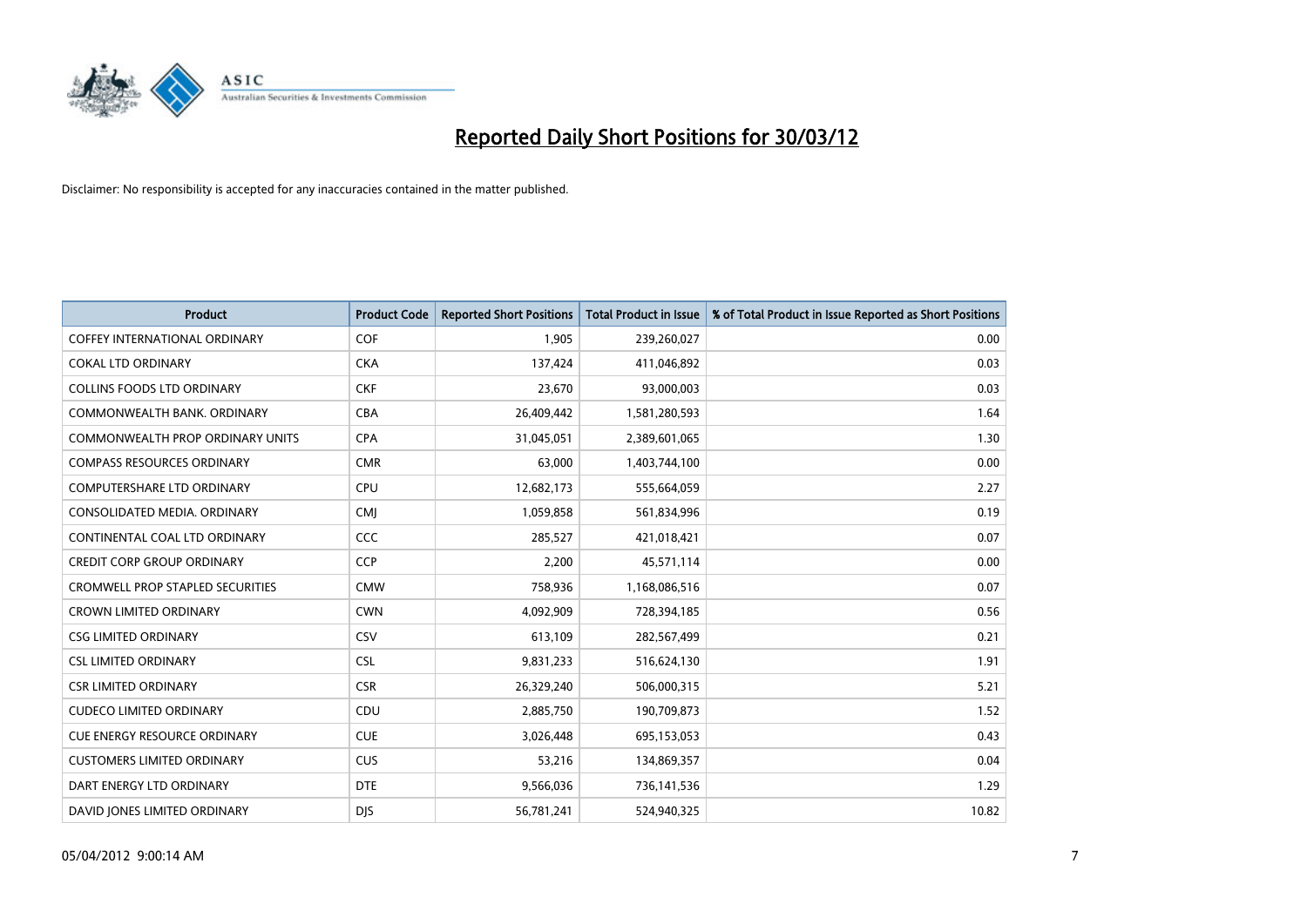

| <b>Product</b>                       | <b>Product Code</b> | <b>Reported Short Positions</b> | <b>Total Product in Issue</b> | % of Total Product in Issue Reported as Short Positions |
|--------------------------------------|---------------------|---------------------------------|-------------------------------|---------------------------------------------------------|
| <b>DECMIL GROUP LIMITED ORDINARY</b> | <b>DCG</b>          | 6,647                           | 166,492,757                   | 0.00                                                    |
| DEEP YELLOW LIMITED ORDINARY         | <b>DYL</b>          | 2,181                           | 1,128,736,403                 | 0.00                                                    |
| DEXUS PROPERTY GROUP STAPLED UNITS   | <b>DXS</b>          | 23,155,239                      | 4,839,024,176                 | 0.47                                                    |
| DISCOVERY METALS LTD ORDINARY        | <b>DML</b>          | 9,382,477                       | 442,128,231                   | 2.14                                                    |
| DOMINO PIZZA ENTERPR ORDINARY        | <b>DMP</b>          | 616,976                         | 69,899,674                    | 0.88                                                    |
| DOWNER EDI LIMITED ORDINARY          | <b>DOW</b>          | 5,870,383                       | 429,100,296                   | 1.37                                                    |
| DRILLSEARCH ENERGY ORDINARY          | <b>DLS</b>          | 1,492,711                       | 337,449,196                   | 0.43                                                    |
| DUET GROUP STAPLED US PROHIBIT.      | <b>DUE</b>          | 14,544,664                      | 1,109,831,386                 | 1.32                                                    |
| DULUXGROUP LIMITED ORDINARY          | <b>DLX</b>          | 8,041,852                       | 367,456,259                   | 2.19                                                    |
| ECHO ENTERTAINMENT ORDINARY          | <b>EGP</b>          | 51,084,803                      | 688,019,737                   | 7.41                                                    |
| ELDERS LIMITED ORDINARY              | <b>ELD</b>          | 19,970,429                      | 448,598,480                   | 4.45                                                    |
| ELDORADO GOLD CORP CDI 1:1           | EAU                 | 38,325                          | 9,113,985                     | 0.42                                                    |
| ELEMENTAL MINERALS ORDINARY          | <b>ELM</b>          | 293,924                         | 243,614,280                   | 0.12                                                    |
| ELEMENTOS LIMITED ORDINARY           | <b>ELT</b>          | 16                              | 82,383,526                    | 0.00                                                    |
| <b>EMECO HOLDINGS ORDINARY</b>       | <b>EHL</b>          | 1,667,045                       | 631,237,586                   | 0.26                                                    |
| <b>ENDEAVOUR MIN CORP CDI 1:1</b>    | <b>EVR</b>          | 58,415                          | 119,067,827                   | 0.04                                                    |
| ENERGY RESOURCES ORDINARY 'A'        | ERA                 | 7,745,380                       | 517,725,062                   | 1.50                                                    |
| <b>ENERGY WORLD CORPOR. ORDINARY</b> | <b>EWC</b>          | 25,992,938                      | 1,734,166,672                 | 1.48                                                    |
| ENVESTRA LIMITED ORDINARY            | <b>ENV</b>          | 4,189,198                       | 1,547,890,032                 | 0.26                                                    |
| EQUATORIAL RES LTD ORDINARY          | EQX                 | 21,616                          | 115,148,553                   | 0.02                                                    |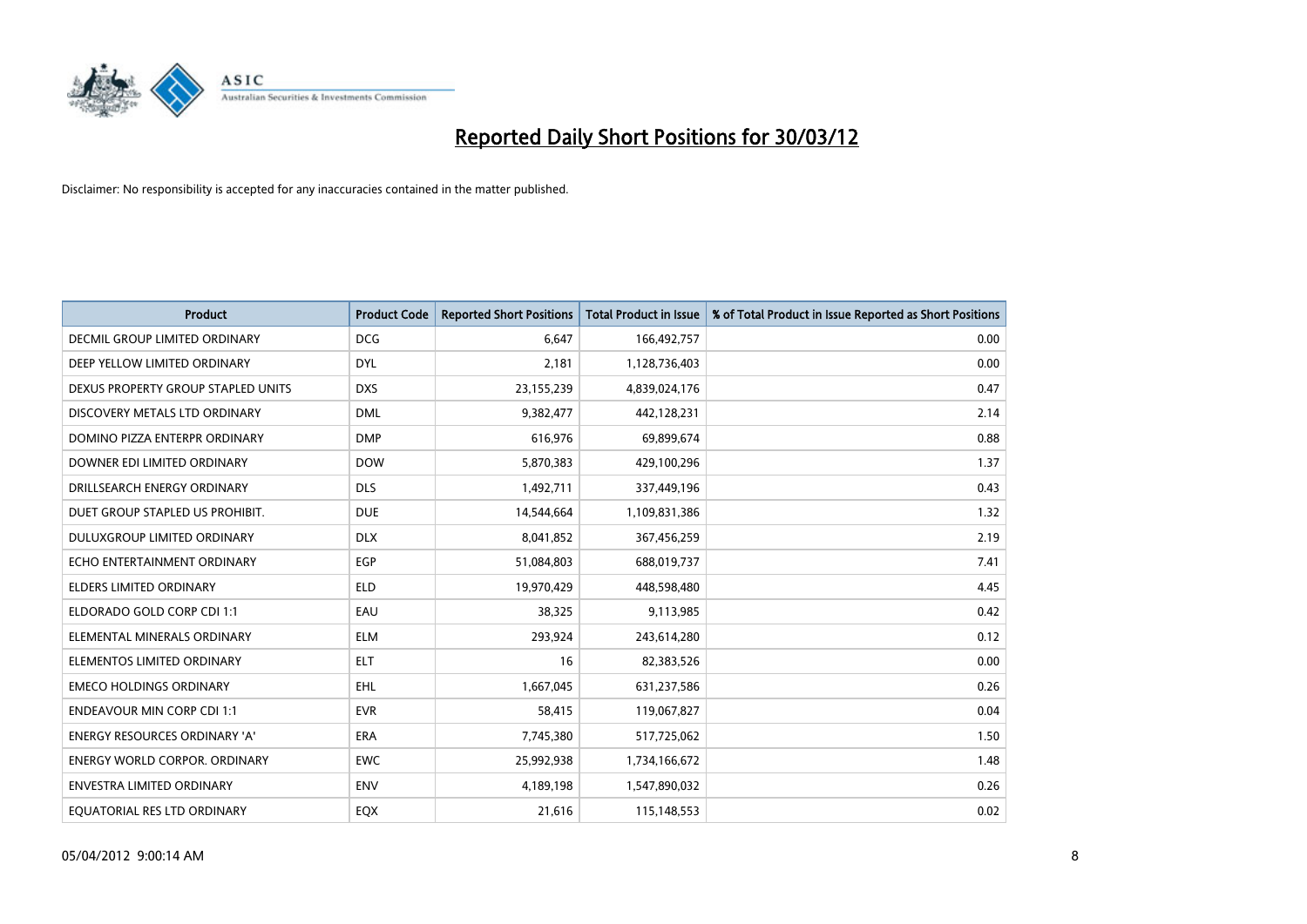

| <b>Product</b>                        | <b>Product Code</b> | <b>Reported Short Positions</b> | <b>Total Product in Issue</b> | % of Total Product in Issue Reported as Short Positions |
|---------------------------------------|---------------------|---------------------------------|-------------------------------|---------------------------------------------------------|
| <b>EUROZ LIMITED ORDINARY</b>         | <b>EZL</b>          | 24,230                          | 143,606,882                   | 0.02                                                    |
| EVOLUTION MINING LTD ORDINARY         | <b>EVN</b>          | 3,159,369                       | 707,105,713                   | 0.45                                                    |
| EXCO RESOURCES LTD ORDINARY           | <b>EXS</b>          | 55,560                          | 356,044,187                   | 0.01                                                    |
| <b>EXTRACT RESOURCES ORDINARY</b>     | <b>EXT</b>          | 129,517                         | 252,220,823                   | 0.05                                                    |
| FAIRFAX MEDIA LTD ORDINARY            | <b>FXI</b>          | 266,808,705                     | 2,351,955,725                 | 11.37                                                   |
| <b>FANTASTIC HOLDINGS ORDINARY</b>    | <b>FAN</b>          | 99,000                          | 102,739,538                   | 0.10                                                    |
| <b>FAR LTD ORDINARY</b>               | <b>FAR</b>          | 25,995,250                      | 2,150,080,157                 | 1.21                                                    |
| FISHER & PAYKEL H. ORDINARY           | <b>FPH</b>          | 5,000                           | 530,053,399                   | 0.00                                                    |
| FKP PROPERTY GROUP STAPLED SECURITIES | <b>FKP</b>          | 36,163,968                      | 1,197,968,723                 | 3.02                                                    |
| FLEETWOOD CORP ORDINARY               | <b>FWD</b>          | 111,700                         | 58,918,235                    | 0.19                                                    |
| FLETCHER BUILDING ORDINARY            | <b>FBU</b>          | 10,940,896                      | 680,739,504                   | 1.59                                                    |
| FLEXIGROUP LIMITED ORDINARY           | FXL                 | 22,481                          | 279,268,329                   | 0.00                                                    |
| <b>FLIGHT CENTRE ORDINARY</b>         | <b>FLT</b>          | 9,425,372                       | 100,017,679                   | 9.41                                                    |
| FLINDERS MINES LTD ORDINARY           | <b>FMS</b>          | 11,006,271                      | 1,821,300,404                 | 0.62                                                    |
| <b>FOCUS MINERALS LTD ORDINARY</b>    | <b>FML</b>          | 246,157                         | 4,320,773,701                 | 0.00                                                    |
| <b>FORGE GROUP LIMITED ORDINARY</b>   | FGE                 | 161,521                         | 83,469,014                    | 0.19                                                    |
| FORTESCUE METALS GRP ORDINARY         | <b>FMG</b>          | 95,194,215                      | 3,113,798,659                 | 3.04                                                    |
| <b>G.U.D. HOLDINGS ORDINARY</b>       | <b>GUD</b>          | 845,277                         | 70,803,455                    | 1.20                                                    |
| <b>GALAXY RESOURCES ORDINARY</b>      | <b>GXY</b>          | 3,688,770                       | 323,327,000                   | 1.13                                                    |
| <b>GEODYNAMICS LIMITED ORDINARY</b>   | GDY                 | 850                             | 406,452,608                   | 0.00                                                    |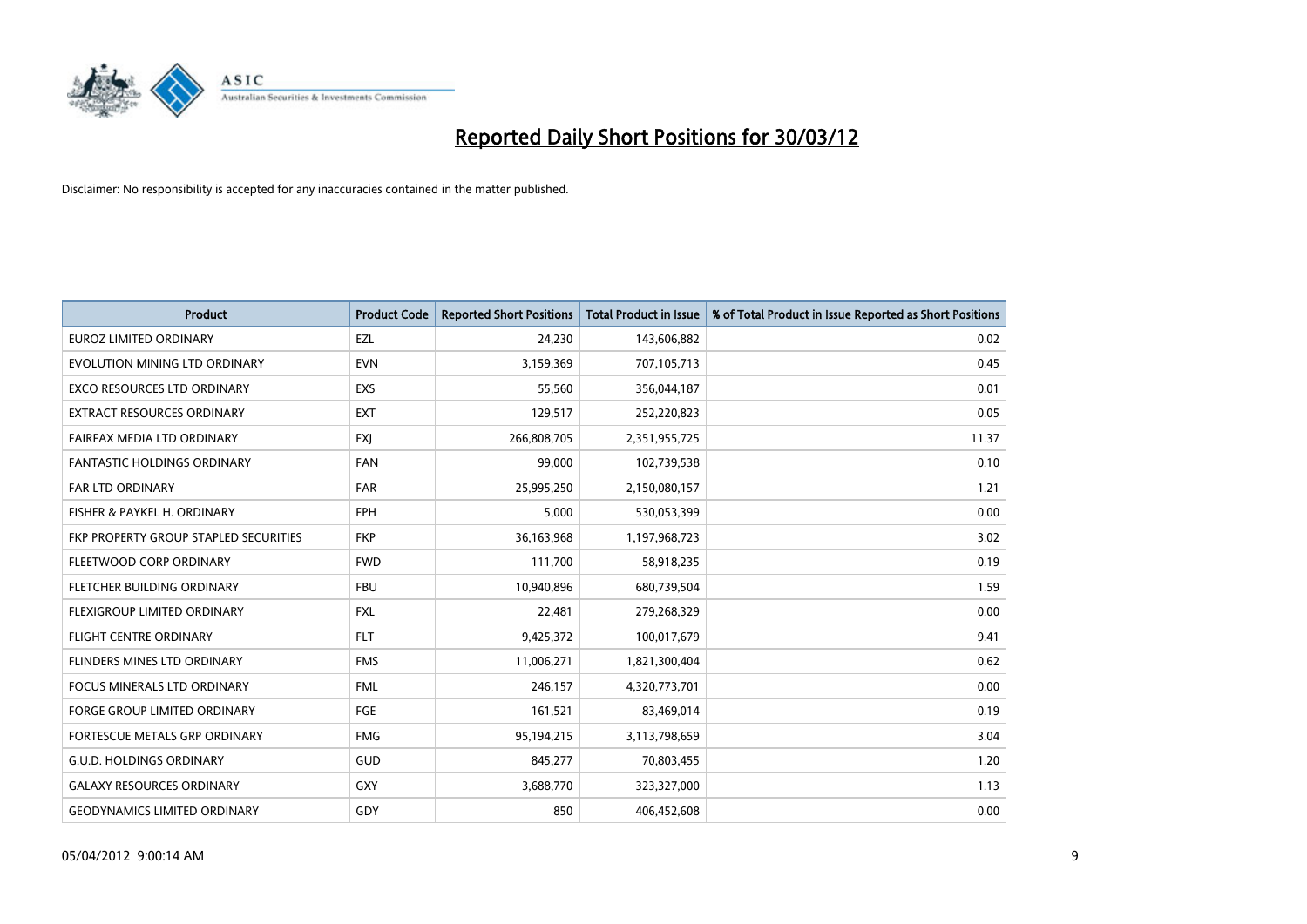

| <b>Product</b>                                   | <b>Product Code</b> | <b>Reported Short Positions</b> | <b>Total Product in Issue</b> | % of Total Product in Issue Reported as Short Positions |
|--------------------------------------------------|---------------------|---------------------------------|-------------------------------|---------------------------------------------------------|
| <b>GINDALBIE METALS LTD ORDINARY</b>             | GBG                 | 29,113,749                      | 1,247,487,454                 | 2.33                                                    |
| <b>GLOUCESTER COAL ORDINARY</b>                  | GCL                 | 1,033,630                       | 202,905,967                   | 0.49                                                    |
| <b>GOLD ROAD RES LTD ORDINARY</b>                | GOR                 | 317,008                         | 389,950,665                   | 0.08                                                    |
| <b>GOLDEN RIM RESOURCES ORDINARY</b>             | <b>GMR</b>          | 176,470                         | 413,306,231                   | 0.04                                                    |
| <b>GOODMAN FIELDER, ORDINARY</b>                 | <b>GFF</b>          | 34,733,596                      | 1,955,559,207                 | 1.77                                                    |
| <b>GOODMAN GROUP STAPLED US PROHIBIT.</b>        | <b>GMG</b>          | 81,816,646                      | 7,735,816,741                 | 1.05                                                    |
| <b>GPT GROUP STAPLED SEC.</b>                    | GPT                 | 8,978,424                       | 1,805,662,372                 | 0.48                                                    |
| <b>GRAINCORP LIMITED A CLASS ORDINARY</b>        | <b>GNC</b>          | 782,909                         | 198,318,900                   | 0.40                                                    |
| <b>GRANGE RESOURCES, ORDINARY</b>                | <b>GRR</b>          | 138,073                         | 1,154,766,592                 | 0.01                                                    |
| <b>GREENLAND MIN EN LTD ORDINARY</b>             | GGG                 | 3,240,151                       | 416,390,488                   | 0.78                                                    |
| <b>GROWTHPOINT PROPERTY ORD/UNIT STAPLED SEC</b> | GOZ                 | 101,324                         | 291,904,374                   | 0.03                                                    |
| <b>GRYPHON MINERALS LTD ORDINARY</b>             | GRY                 | 4,900,529                       | 348,264,983                   | 1.41                                                    |
| <b>GUILDFORD COAL LTD ORDINARY</b>               | <b>GUF</b>          | 1,335,796                       | 275,363,771                   | 0.49                                                    |
| <b>GUNNS LIMITED ORDINARY</b>                    | <b>GNS</b>          | 54,998,318                      | 848,401,559                   | 6.47                                                    |
| <b>GWA GROUP LTD ORDINARY</b>                    | <b>GWA</b>          | 10,132,907                      | 302,005,514                   | 3.35                                                    |
| HARVEY NORMAN ORDINARY                           | <b>HVN</b>          | 79,375,909                      | 1,062,316,784                 | 7.46                                                    |
| HASTIE GROUP LIMITED ORDINARY                    | <b>HST</b>          | 229,415                         | 137,353,504                   | 0.16                                                    |
| HASTINGS DIVERSIFIED STAPLED SECURITY            | <b>HDF</b>          | 876,047                         | 530,001,072                   | 0.16                                                    |
| <b>HAVILAH RESOURCES NL ORDINARY</b>             | <b>HAV</b>          | 75,177                          | 101,311,223                   | 0.07                                                    |
| <b>HENDERSON GROUP CDI 1:1</b>                   | <b>HGG</b>          | 18,620,461                      | 653,764,818                   | 2.85                                                    |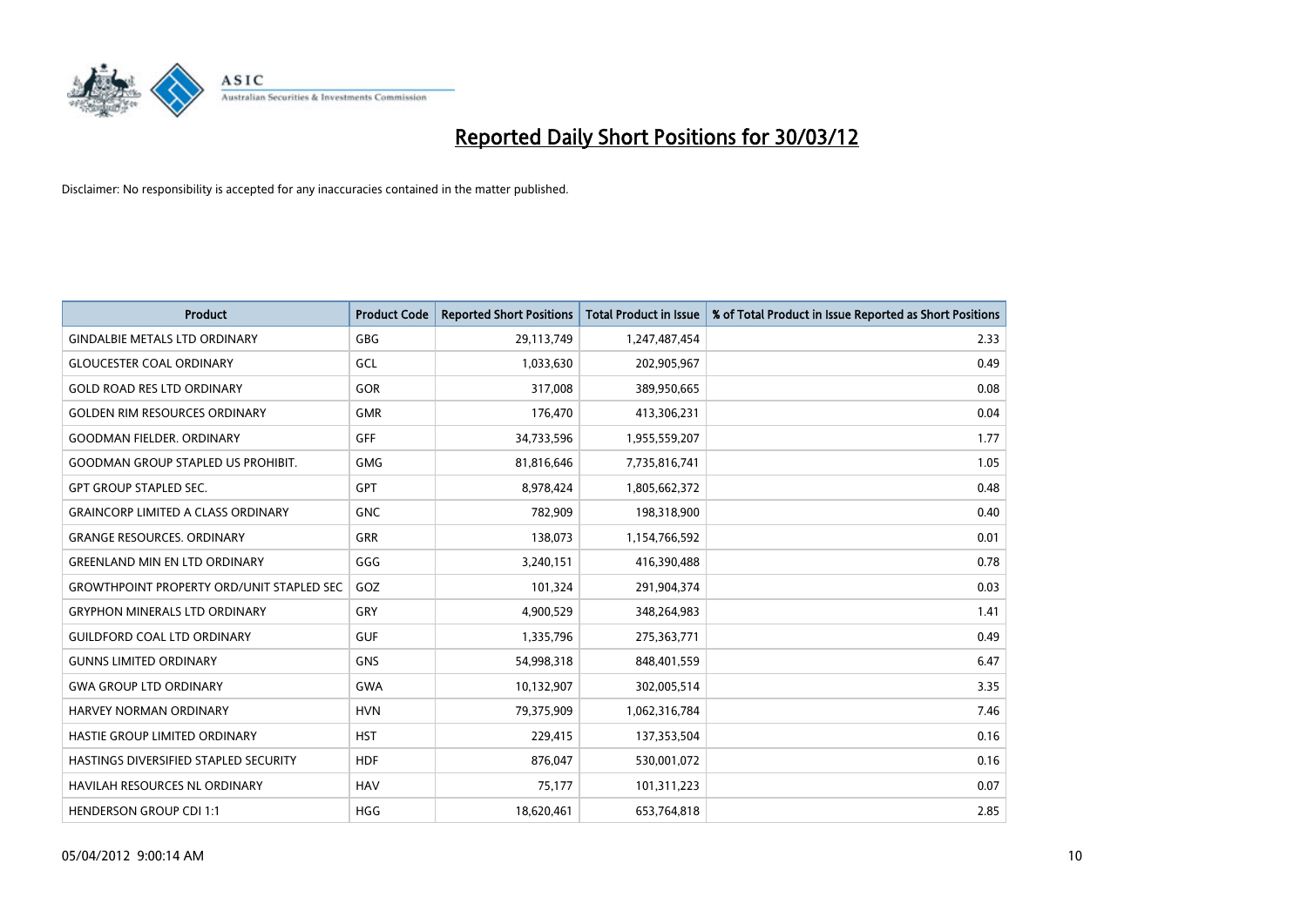

| <b>Product</b>                                | <b>Product Code</b> | <b>Reported Short Positions</b> | <b>Total Product in Issue</b> | % of Total Product in Issue Reported as Short Positions |
|-----------------------------------------------|---------------------|---------------------------------|-------------------------------|---------------------------------------------------------|
| HFA HOLDINGS LIMITED ORDINARY                 | <b>HFA</b>          | 69,829                          | 117,332,831                   | 0.06                                                    |
| HIGHLANDS PACIFIC ORDINARY                    | <b>HIG</b>          | 41,737                          | 686,202,481                   | 0.00                                                    |
| HILLGROVE RES LTD ORDINARY                    | <b>HGO</b>          | 14,073,894                      | 793,698,575                   | 1.77                                                    |
| HILLS HOLDINGS LTD ORDINARY                   | <b>HIL</b>          | 3,413,887                       | 246,500,444                   | 1.37                                                    |
| HORIZON OIL LIMITED ORDINARY                  | <b>HZN</b>          | 23,679,481                      | 1,130,811,515                 | 2.10                                                    |
| <b>IINET LIMITED ORDINARY</b>                 | <b>IIN</b>          | 37,140                          | 160,968,847                   | 0.01                                                    |
| <b>ILUKA RESOURCES ORDINARY</b>               | <b>ILU</b>          | 27,209,453                      | 418,700,517                   | 6.49                                                    |
| <b>IMDEX LIMITED ORDINARY</b>                 | <b>IMD</b>          | 538,681                         | 205,055,435                   | 0.26                                                    |
| IMF (AUSTRALIA) LTD ORDINARY                  | <b>IMF</b>          | 44,967                          | 123,828,193                   | 0.04                                                    |
| <b>INCITEC PIVOT ORDINARY</b>                 | <b>IPL</b>          | 6,318,234                       | 1,628,730,107                 | 0.39                                                    |
| INDEPENDENCE GROUP ORDINARY                   | <b>IGO</b>          | 7,502,564                       | 232,882,535                   | 3.20                                                    |
| <b>INDOPHIL RESOURCES ORDINARY</b>            | <b>IRN</b>          | 435,953                         | 1,203,146,194                 | 0.03                                                    |
| <b>INDUSTREA LIMITED ORDINARY</b>             | <b>IDL</b>          | 711,229                         | 368,992,435                   | 0.20                                                    |
| <b>INFIGEN ENERGY STAPLED SECURITIES</b>      | <b>IFN</b>          | 4,288,007                       | 762,265,972                   | 0.57                                                    |
| <b>INSURANCE AUSTRALIA ORDINARY</b>           | <b>IAG</b>          | 5,765,076                       | 2,079,034,021                 | 0.27                                                    |
| INTEGRA MINING LTD. ORDINARY                  | <b>IGR</b>          | 6,436,080                       | 846,293,881                   | 0.74                                                    |
| <b>INTREPID MINES ORDINARY</b>                | <b>IAU</b>          | 4,125,326                       | 524,428,289                   | 0.78                                                    |
| <b>INVESTA OFFICE FUND STAPLED SECURITIES</b> | <b>IOF</b>          | 4,911,334                       | 2,456,164,091                 | 0.19                                                    |
| <b>INVOCARE LIMITED ORDINARY</b>              | IVC                 | 2,148,107                       | 110,030,298                   | 1.95                                                    |
| ION LIMITED ORDINARY                          | <b>ION</b>          | 164,453                         | 256,365,105                   | 0.06                                                    |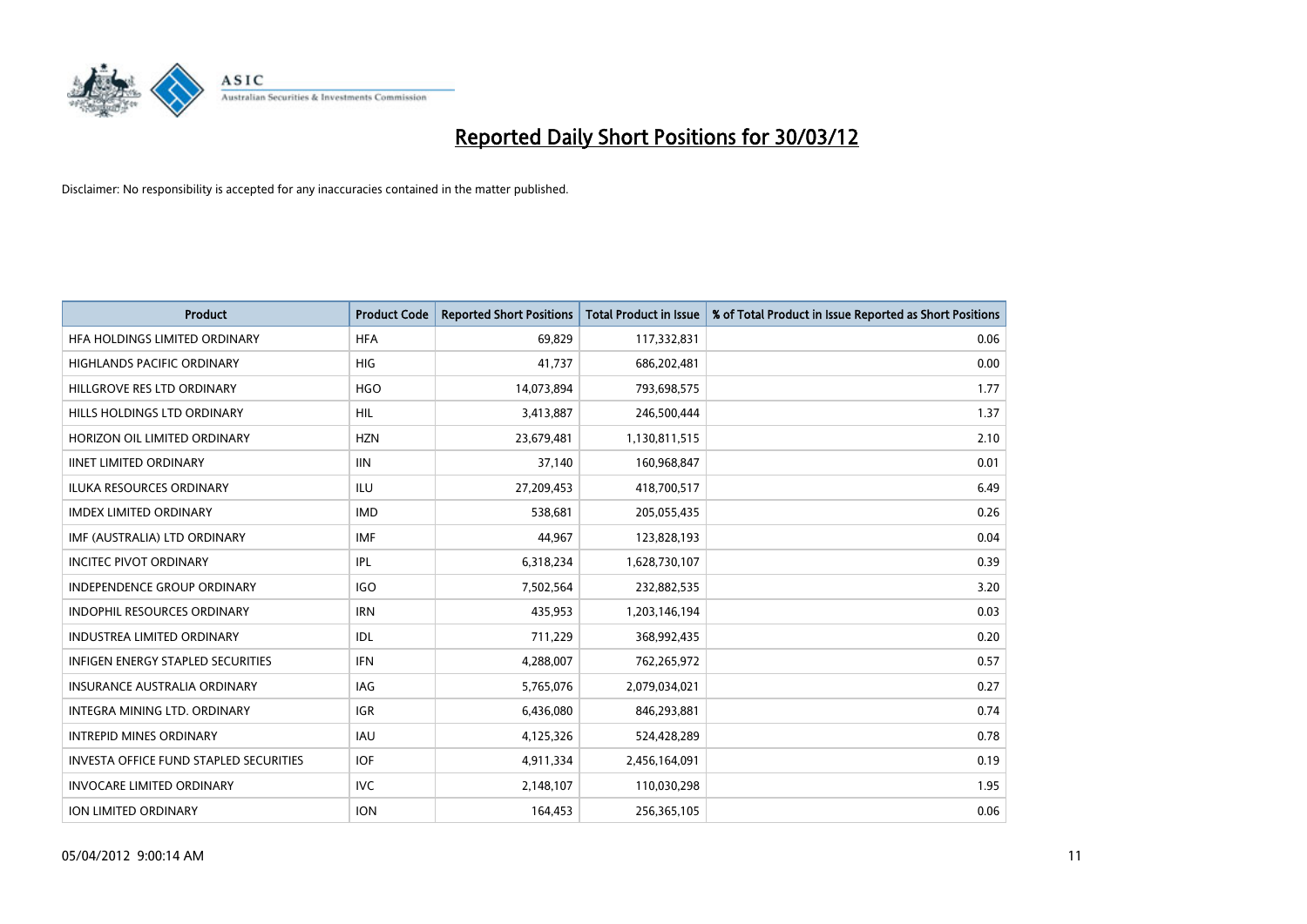

| <b>Product</b>                            | <b>Product Code</b> | <b>Reported Short Positions</b> | <b>Total Product in Issue</b> | % of Total Product in Issue Reported as Short Positions |
|-------------------------------------------|---------------------|---------------------------------|-------------------------------|---------------------------------------------------------|
| <b>IOOF HOLDINGS LTD ORDINARY</b>         | IFL                 | 659,963                         | 229,794,395                   | 0.28                                                    |
| <b>IRESS MARKET TECH. ORDINARY</b>        | <b>IRE</b>          | 1,955,242                       | 127,036,010                   | 1.53                                                    |
| <b>IRON ORE HOLDINGS ORDINARY</b>         | <b>IOH</b>          | 58,430                          | 166,137,005                   | 0.03                                                    |
| ISHARES MSCI AUS 200 ISHARES MSCI AUS 200 | IOZ                 | 43,462                          | 4,352,373                     | 1.00                                                    |
| ISHARES MSCI JAPAN CDI 1:1                | IIP                 | 3,655                           | 822,000,000                   | 0.00                                                    |
| ISHARES S&P HIGH DIV ISHARES S&P HIGH DIV | <b>IHD</b>          | 98,499                          | 2,903,027                     | 3.39                                                    |
| ISHARES SMALL ORDS ISHARES SMALL ORDS     | <b>ISO</b>          | 721,259                         | 5,703,165                     | 12.65                                                   |
| <b>IVANHOE AUSTRALIA ORDINARY</b>         | <b>IVA</b>          | 2,120,215                       | 553,921,745                   | 0.39                                                    |
| <b>JACKA RESOURCES LTD ORDINARY</b>       | <b>JKA</b>          | 72,000                          | 175,465,377                   | 0.04                                                    |
| JAMES HARDIE INDUST CHESS DEPOSITARY INT  | <b>IHX</b>          | 17,012,367                      | 437,172,017                   | 3.85                                                    |
| <b>JB HI-FI LIMITED ORDINARY</b>          | <b>JBH</b>          | 21,508,373                      | 98,850,643                    | 21.76                                                   |
| <b>JUPITER MINES ORDINARY</b>             | <b>IMS</b>          | 1,374                           | 1,806,834,044                 | 0.00                                                    |
| <b>KAGARA LTD ORDINARY</b>                | KZL                 | 9,361,917                       | 798,953,117                   | 1.16                                                    |
| KANGAROO RES LTD ORDINARY                 | <b>KRL</b>          | 53,752                          | 3,434,430,012                 | 0.00                                                    |
| KAROON GAS AUSTRALIA ORDINARY             | <b>KAR</b>          | 1,622,019                       | 221,420,769                   | 0.73                                                    |
| KATHMANDU HOLD LTD ORDINARY               | <b>KMD</b>          | 1,686,501                       | 200,000,000                   | 0.83                                                    |
| <b>KBL MINING LIMITED ORDINARY</b>        | <b>KBL</b>          | 1,820                           | 240,146,268                   | 0.00                                                    |
| <b>KENTOR GOLD LIMITED ORDINARY</b>       | KGL                 | 16,490                          | 106,209,874                   | 0.02                                                    |
| <b>KEYBRIDGE CAPITAL ORDINARY</b>         | <b>KBC</b>          | 1                               | 172,070,564                   | 0.00                                                    |
| KINGSGATE CONSOLID. ORDINARY              | <b>KCN</b>          | 5,815,136                       | 151,169,756                   | 3.84                                                    |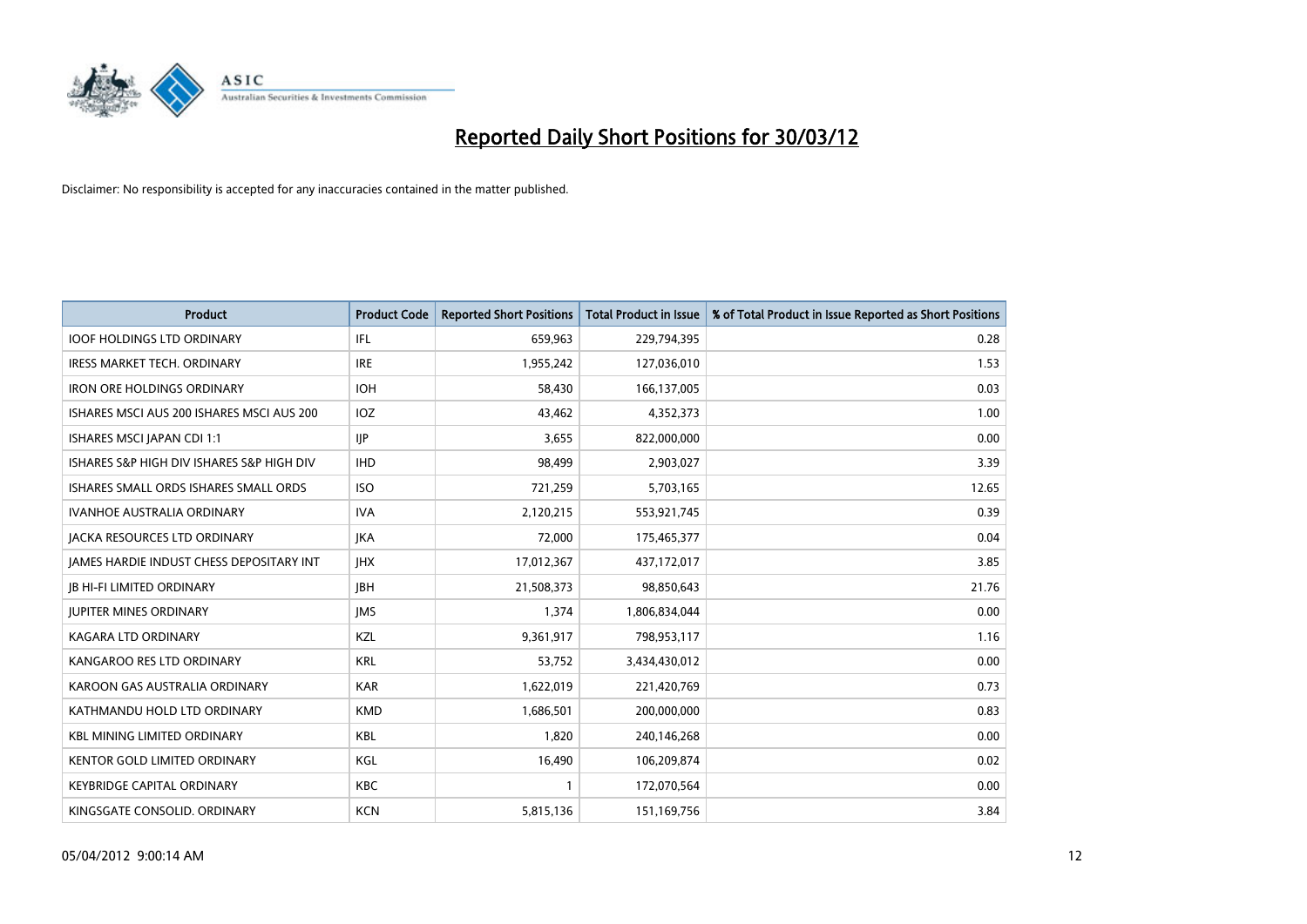

| <b>Product</b>                        | <b>Product Code</b> | <b>Reported Short Positions</b> | <b>Total Product in Issue</b> | % of Total Product in Issue Reported as Short Positions |
|---------------------------------------|---------------------|---------------------------------|-------------------------------|---------------------------------------------------------|
| KINGSROSE MINING LTD ORDINARY         | <b>KRM</b>          | 304,527                         | 277,687,401                   | 0.09                                                    |
| LEIGHTON HOLDINGS ORDINARY            | LEI                 | 9,519,637                       | 337,087,596                   | 2.83                                                    |
| LEND LEASE GROUP UNIT/ORD STAPLED     | <b>LLC</b>          | 2,657,010                       | 571,804,090                   | 0.45                                                    |
| LINC ENERGY LTD ORDINARY              | <b>LNC</b>          | 14,985,538                      | 504,487,631                   | 2.95                                                    |
| LIOUEFIED NATURAL ORDINARY            | LNG                 | 272,800                         | 267,699,015                   | 0.10                                                    |
| <b>LYNAS CORPORATION ORDINARY</b>     | <b>LYC</b>          | 150,007,389                     | 1,714,496,913                 | 8.75                                                    |
| M2 TELECOMMUNICATION ORDINARY         | <b>MTU</b>          | 306,143                         | 124,543,385                   | 0.24                                                    |
| MACA LIMITED ORDINARY                 | <b>MLD</b>          | 179,424                         | 150,000,000                   | 0.12                                                    |
| <b>MACMAHON HOLDINGS ORDINARY</b>     | <b>MAH</b>          | 3,257,524                       | 738,631,705                   | 0.43                                                    |
| MACO ATLAS ROADS GRP ORDINARY STAPLED | <b>MOA</b>          | 13,328,941                      | 464,279,594                   | 2.87                                                    |
| MACQUARIE GROUP LTD ORDINARY          | <b>MOG</b>          | 7,729,593                       | 348,584,383                   | 2.19                                                    |
| MARENGO MINING ORDINARY               | <b>MGO</b>          | 39,850                          | 1,002,559,863                 | 0.00                                                    |
| <b>MATRIX C &amp; E LTD ORDINARY</b>  | <b>MCE</b>          | 558,399                         | 77,081,507                    | 0.71                                                    |
| MAVERICK DRILLING ORDINARY            | <b>MAD</b>          | 215,663                         | 267,454,286                   | 0.09                                                    |
| MCMILLAN SHAKESPEARE ORDINARY         | <b>MMS</b>          | 74,366                          | 74,523,965                    | 0.09                                                    |
| MEDUSA MINING LTD ORDINARY            | <b>MML</b>          | 2,533,659                       | 188,903,911                   | 1.35                                                    |
| MELBOURNE IT LIMITED ORDINARY         | <b>MLB</b>          | 8,022                           | 81,352,178                    | 0.01                                                    |
| MEO AUSTRALIA LTD ORDINARY            | <b>MEO</b>          | 5,442,426                       | 539,913,260                   | 1.01                                                    |
| <b>MERMAID MARINE ORDINARY</b>        | <b>MRM</b>          | 415,781                         | 219,311,642                   | 0.18                                                    |
| MESOBLAST LIMITED ORDINARY            | <b>MSB</b>          | 12,395,267                      | 284,478,361                   | 4.38                                                    |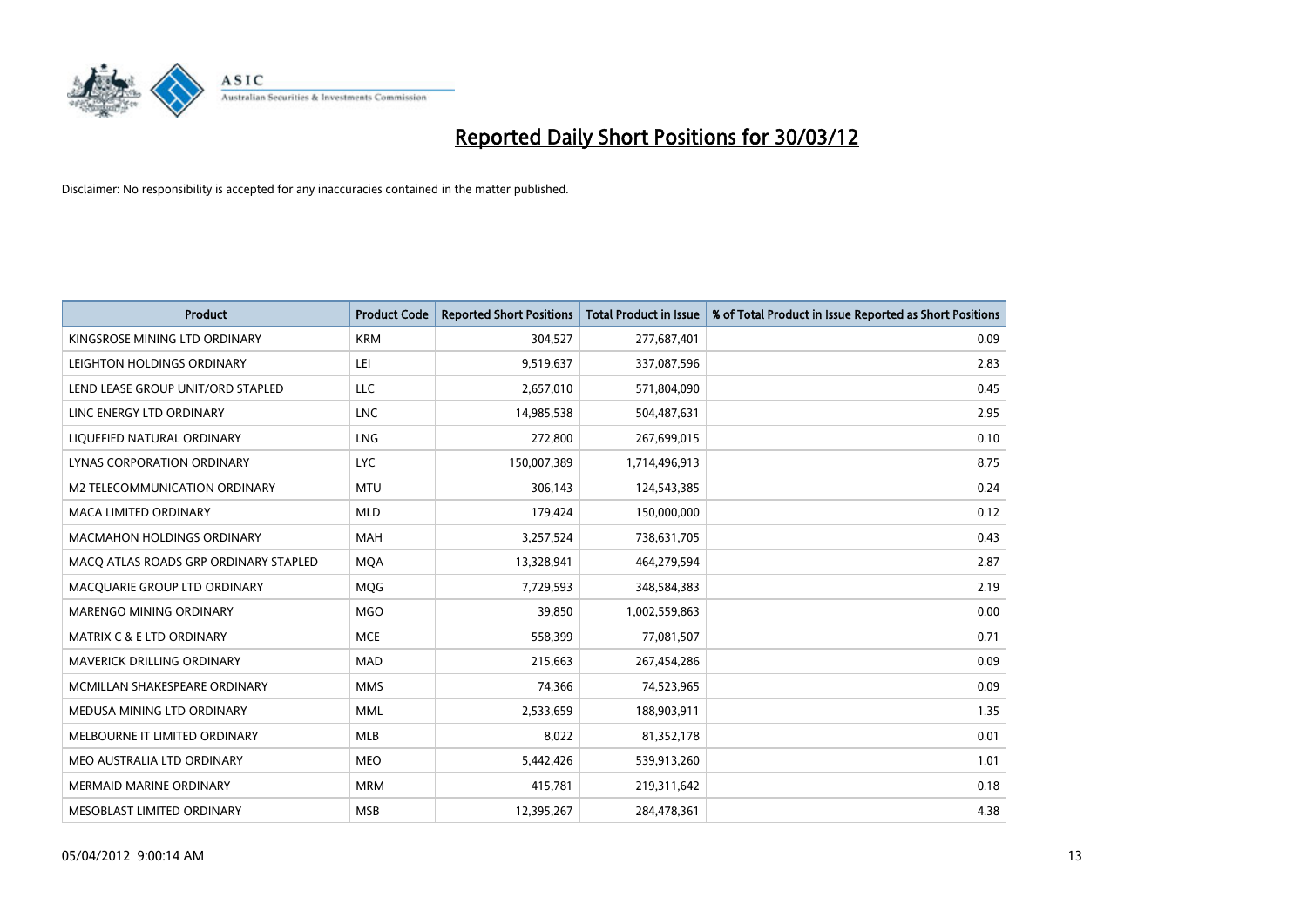

| <b>Product</b>                  | <b>Product Code</b> | <b>Reported Short Positions</b> | <b>Total Product in Issue</b> | % of Total Product in Issue Reported as Short Positions |
|---------------------------------|---------------------|---------------------------------|-------------------------------|---------------------------------------------------------|
| METALS X LIMITED ORDINARY       | <b>MLX</b>          | 322,172                         | 1,320,540,009                 | 0.03                                                    |
| METCASH LIMITED ORDINARY        | <b>MTS</b>          | 40,229,199                      | 771,345,864                   | 5.18                                                    |
| METGASCO LIMITED ORDINARY       | <b>MEL</b>          | 118,280                         | 337,414,140                   | 0.04                                                    |
| METMINCO LIMITED ORDINARY       | <b>MNC</b>          | 1,337,688                       | 1,749,541,573                 | 0.07                                                    |
| MHM METALS LIMITED ORDINARY     | <b>MHM</b>          | 94,433                          | 104,210,268                   | 0.10                                                    |
| MICLYN EXP OFFSHR ORDINARY      | <b>MIO</b>          | 79,588                          | 278,515,705                   | 0.03                                                    |
| MILTON CORPORATION ORDINARY     | <b>MLT</b>          | 12,800                          | 121,625,655                   | 0.01                                                    |
| MINCOR RESOURCES NL ORDINARY    | <b>MCR</b>          | 1,515,624                       | 194,749,889                   | 0.77                                                    |
| MINERAL DEPOSITS ORDINARY       | <b>MDL</b>          | 150,197                         | 83,538,786                    | 0.17                                                    |
| MINERAL RESOURCES, ORDINARY     | <b>MIN</b>          | 940,805                         | 184,706,489                   | 0.49                                                    |
| MIRABELA NICKEL LTD ORDINARY    | <b>MBN</b>          | 10,422,443                      | 492,516,163                   | 2.12                                                    |
| MIRVAC GROUP STAPLED SECURITIES | <b>MGR</b>          | 4,212,574                       | 3,416,996,915                 | 0.11                                                    |
| MOLOPO ENERGY LTD ORDINARY      | <b>MPO</b>          | 586,551                         | 245,579,810                   | 0.23                                                    |
| MOLY MINES LIMITED ORDINARY     | MOL                 | 72,692                          | 384,893,989                   | 0.02                                                    |
| MONADELPHOUS GROUP ORDINARY     | <b>MND</b>          | 2,405,077                       | 88,674,327                    | 2.71                                                    |
| MORTGAGE CHOICE LTD ORDINARY    | MOC                 | 2,242,462                       | 120,319,572                   | 1.86                                                    |
| MOUNT GIBSON IRON ORDINARY      | <b>MGX</b>          | 3,857,794                       | 1,082,570,693                 | 0.35                                                    |
| MULTIPLEX SITES SITES           | <b>MXUPA</b>        | 12                              | 4,500,000                     | 0.00                                                    |
| MURCHISON METALS LTD ORDINARY   | <b>MMX</b>          | 4,791,282                       | 450,093,277                   | 1.06                                                    |
| MYER HOLDINGS LTD ORDINARY      | <b>MYR</b>          | 77,164,400                      | 583,384,551                   | 13.22                                                   |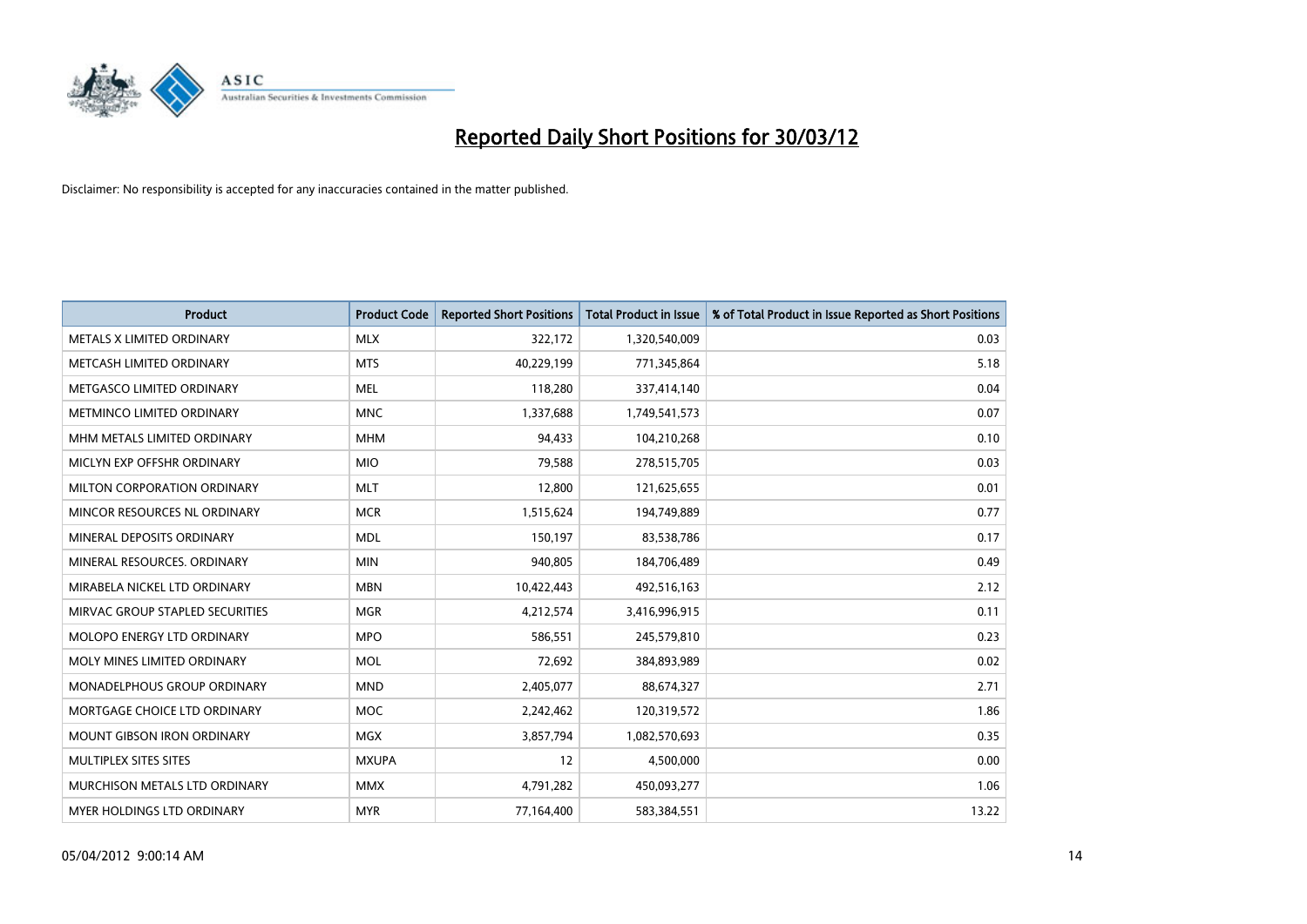

| <b>Product</b>                | <b>Product Code</b> | <b>Reported Short Positions</b> | <b>Total Product in Issue</b> | % of Total Product in Issue Reported as Short Positions |
|-------------------------------|---------------------|---------------------------------|-------------------------------|---------------------------------------------------------|
| NATIONAL AUST. BANK ORDINARY  | <b>NAB</b>          | 11,871,416                      | 2,239,201,841                 | 0.54                                                    |
| NAVIGATOR RESOURCES ORDINARY  | <b>NAV</b>          | 500                             | 2,222,216,576                 | 0.00                                                    |
| NAVITAS LIMITED ORDINARY      | <b>NVT</b>          | 9,380,045                       | 375,318,628                   | 2.49                                                    |
| NEON ENERGY LIMITED ORDINARY  | <b>NEN</b>          | 20,100                          | 436,414,518                   | 0.00                                                    |
| NEW HOPE CORPORATION ORDINARY | <b>NHC</b>          | 960,413                         | 830,411,534                   | 0.11                                                    |
| NEWCREST MINING ORDINARY      | <b>NCM</b>          | 954,647                         | 764,960,000                   | 0.12                                                    |
| NEWS CORP A NON-VOTING CDI    | <b>NWSLV</b>        | 3,783,232                       | 1,651,788,101                 | 0.21                                                    |
| NEWS CORP B VOTING CDI        | <b>NWS</b>          | 1,608,195                       | 798,520,953                   | 0.18                                                    |
| NEXTDC LIMITED ORDINARY       | <b>NXT</b>          | 398,801                         | 123,533,558                   | 0.32                                                    |
| NEXUS ENERGY LIMITED ORDINARY | <b>NXS</b>          | 4,810,220                       | 1,326,821,159                 | 0.35                                                    |
| NIB HOLDINGS LIMITED ORDINARY | <b>NHF</b>          | 4,167                           | 444,994,476                   | 0.00                                                    |
| NIDO PETROLEUM ORDINARY       | <b>NDO</b>          | 117,955                         | 1,389,163,151                 | 0.01                                                    |
| NKWE PLATINUM 10C US COMMON   | <b>NKP</b>          | 49                              | 559,651,184                   | 0.00                                                    |
| NOBLE MINERAL RES ORDINARY    | <b>NMG</b>          | 1,874,121                       | 552,170,653                   | 0.33                                                    |
| NORFOLK GROUP ORDINARY        | <b>NFK</b>          | 200,020                         | 158,890,730                   | 0.13                                                    |
| NORTHERN IRON LTD ORDINARY    | <b>NFE</b>          | 437,647                         | 369,980,113                   | 0.11                                                    |
| NORTHERN STAR ORDINARY        | <b>NST</b>          | 19,500                          | 402,170,706                   | 0.00                                                    |
| NRW HOLDINGS LIMITED ORDINARY | <b>NWH</b>          | 1,025,314                       | 278,888,011                   | 0.38                                                    |
| NUCOAL RESOURCES LTD ORDINARY | <b>NCR</b>          | 1,978,532                       | 747,499,169                   | 0.26                                                    |
| NUFARM LIMITED ORDINARY       | <b>NUF</b>          | 5,079,002                       | 262,018,057                   | 1.96                                                    |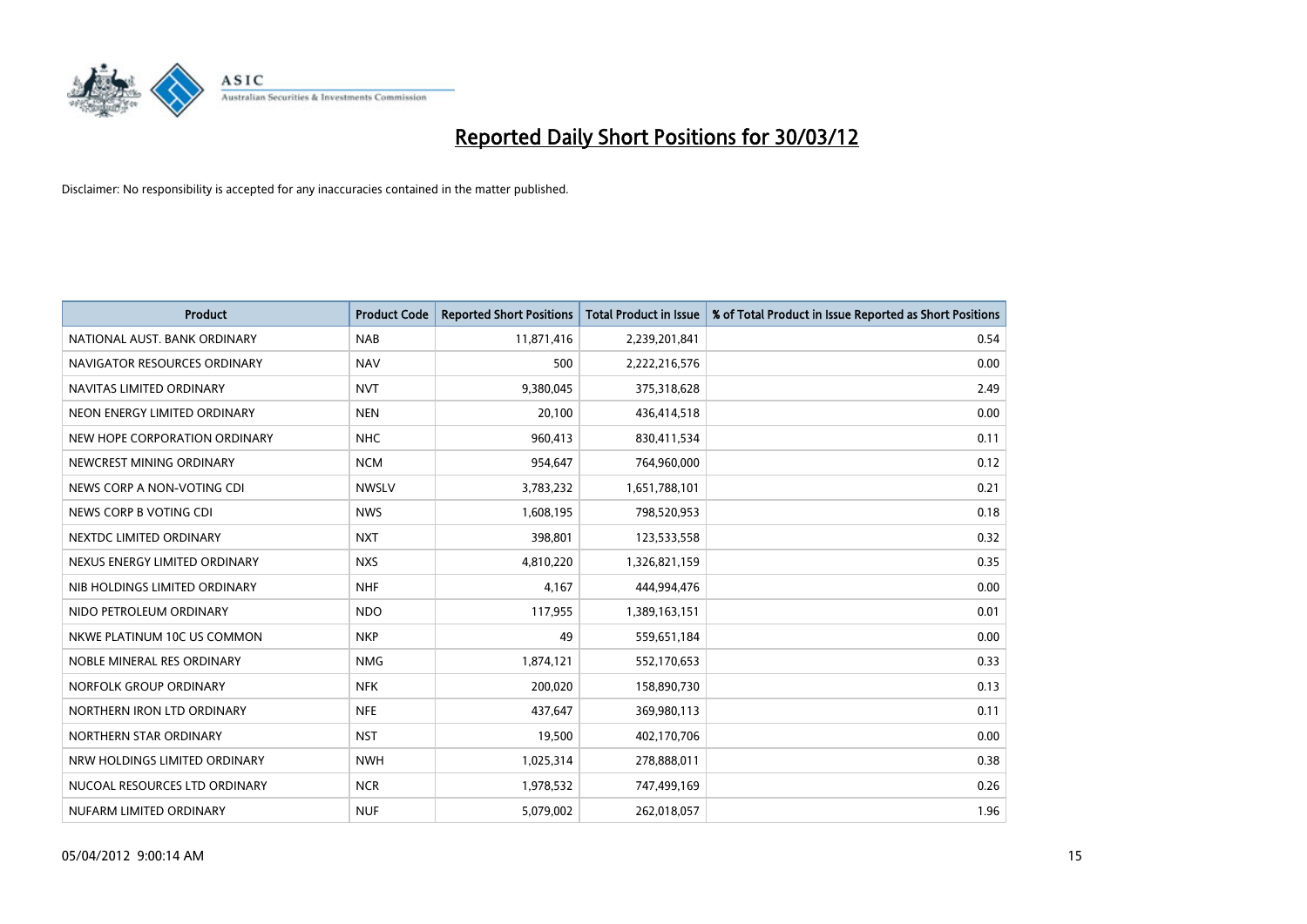

| <b>Product</b>                        | <b>Product Code</b> | <b>Reported Short Positions</b> | <b>Total Product in Issue</b> | % of Total Product in Issue Reported as Short Positions |
|---------------------------------------|---------------------|---------------------------------|-------------------------------|---------------------------------------------------------|
| <b>OAKTON LIMITED ORDINARY</b>        | <b>OKN</b>          | 330,263                         | 93,800,235                    | 0.35                                                    |
| OCEANAGOLD CORP. CHESS DEPOSITARY INT | <b>OGC</b>          | 1,181,647                       | 262,827,709                   | 0.44                                                    |
| OIL SEARCH LTD ORDINARY               | OSH                 | 11,764,353                      | 1,325,155,171                 | 0.86                                                    |
| OM HOLDINGS LIMITED ORDINARY          | OMH                 | 5,218,845                       | 604,105,150                   | 0.85                                                    |
| <b>ONESTEEL LIMITED ORDINARY</b>      | OST                 | 31,421,311                      | 1,342,393,583                 | 2.33                                                    |
| ORICA LIMITED ORDINARY                | ORI                 | 5,258,006                       | 365,007,037                   | 1.45                                                    |
| ORIGIN ENERGY ORDINARY                | <b>ORG</b>          | 7,524,983                       | 1,086,259,494                 | 0.68                                                    |
| OROCOBRE LIMITED ORDINARY             | <b>ORE</b>          | 73,990                          | 103,195,029                   | 0.07                                                    |
| OROTONGROUP LIMITED ORDINARY          | <b>ORL</b>          | 9,255                           | 40,880,902                    | 0.01                                                    |
| <b>OZ MINERALS ORDINARY</b>           | OZL                 | 5,344,854                       | 312,435,187                   | 1.74                                                    |
| PACIFIC BRANDS ORDINARY               | <b>PBG</b>          | 4,268,256                       | 912,915,695                   | 0.47                                                    |
| PALADIN ENERGY LTD ORDINARY           | <b>PDN</b>          | 34,150,263                      | 835,645,290                   | 4.06                                                    |
| PANAUST LIMITED ORDINARY              | <b>PNA</b>          | 981,137                         | 602,479,854                   | 0.16                                                    |
| PANORAMIC RESOURCES ORDINARY          | PAN                 | 787,474                         | 207,050,710                   | 0.39                                                    |
| PAPERLINX LIMITED ORDINARY            | <b>PPX</b>          | 6,739,448                       | 609,280,761                   | 1.10                                                    |
| PAPILLON RES LTD ORDINARY             | PIR                 | 50,373                          | 240,722,470                   | 0.02                                                    |
| PEET LIMITED ORDINARY                 | <b>PPC</b>          | 59,016                          | 320,170,604                   | 0.02                                                    |
| PENINSULA ENERGY LTD ORDINARY         | <b>PEN</b>          | 4,397,769                       | 2,150,533,341                 | 0.20                                                    |
| PERILYA LIMITED ORDINARY              | PEM                 | 493,744                         | 769,316,426                   | 0.06                                                    |
| PERPETUAL LIMITED ORDINARY            | PPT                 | 2,230,045                       | 41,980,678                    | 5.31                                                    |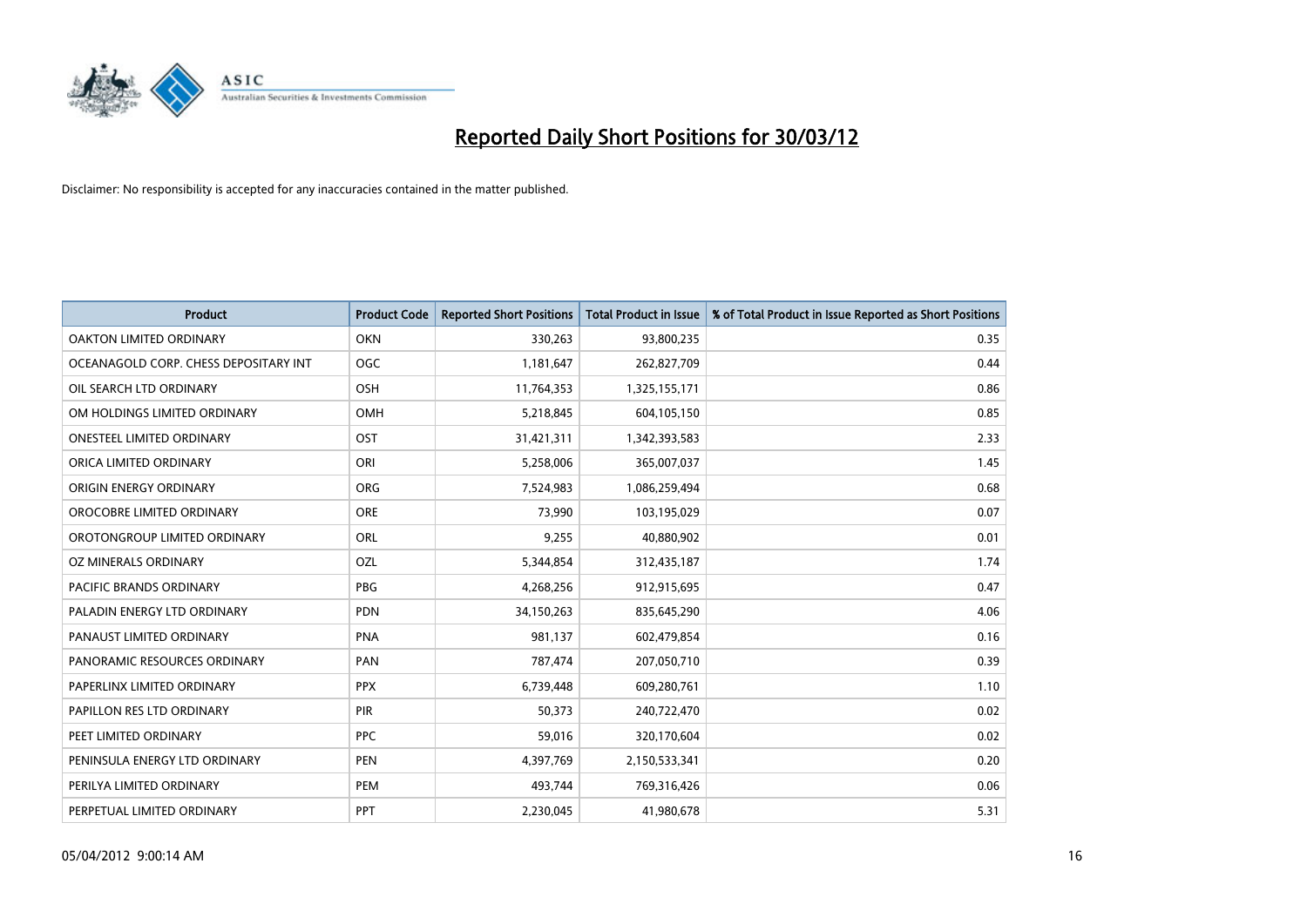

| <b>Product</b>                      | <b>Product Code</b> | <b>Reported Short Positions</b> | <b>Total Product in Issue</b> | % of Total Product in Issue Reported as Short Positions |
|-------------------------------------|---------------------|---------------------------------|-------------------------------|---------------------------------------------------------|
| PERSEUS MINING LTD ORDINARY         | PRU                 | 7,946,414                       | 457,962,088                   | 1.72                                                    |
| PHARMAXIS LTD ORDINARY              | <b>PXS</b>          | 3,132,008                       | 305,890,989                   | 1.02                                                    |
| PHOSPHAGENICS LTD. ORDINARY         | <b>POH</b>          | 786,000                         | 1,017,565,957                 | 0.07                                                    |
| PLATINUM ASSET ORDINARY             | <b>PTM</b>          | 8,811,760                       | 561,347,878                   | 1.57                                                    |
| PLATINUM AUSTRALIA ORDINARY         | <b>PLA</b>          | 901,245                         | 504,968,043                   | 0.17                                                    |
| PMI GOLD CORP CDI 1:1               | <b>PVM</b>          | 5,000                           | 58,931,262                    | 0.01                                                    |
| PMP LIMITED ORDINARY                | <b>PMP</b>          | 28,630                          | 323,781,124                   | 0.01                                                    |
| PREMIER INVESTMENTS ORDINARY        | <b>PMV</b>          | 722,160                         | 155,062,831                   | 0.47                                                    |
| PRIMA BIOMED LTD ORDINARY           | <b>PRR</b>          | 5,642,302                       | 1,066,063,388                 | 0.52                                                    |
| PRIMARY HEALTH CARE ORDINARY        | <b>PRY</b>          | 13,829,191                      | 500,406,679                   | 2.73                                                    |
| PRIMEAG AUSTRALIA ORDINARY          | PAG                 | 68,573                          | 266,394,444                   | 0.03                                                    |
| PROGRAMMED ORDINARY                 | <b>PRG</b>          | 279,006                         | 118,173,778                   | 0.22                                                    |
| <b>QANTAS AIRWAYS ORDINARY</b>      | QAN                 | 24,226,224                      | 2,265,123,620                 | 1.07                                                    |
| OBE INSURANCE GROUP ORDINARY        | OBE                 | 30,183,086                      | 1,157,601,767                 | 2.57                                                    |
| OR NATIONAL LIMITED ORDINARY        | <b>ORN</b>          | 12,678,601                      | 2,440,000,000                 | 0.51                                                    |
| QRXPHARMA LTD ORDINARY              | <b>QRX</b>          | 658,422                         | 144,499,706                   | 0.45                                                    |
| <b>QUBE LOGISTICS HLDG ORDINARY</b> | <b>QUB</b>          | 2,124,137                       | 907,710,970                   | 0.24                                                    |
| RAMELIUS RESOURCES ORDINARY         | <b>RMS</b>          | 1,027,306                       | 335,775,519                   | 0.30                                                    |
| RAMSAY HEALTH CARE ORDINARY         | <b>RHC</b>          | 2,235,296                       | 202,081,252                   | 1.09                                                    |
| RANGE RESOURCES LTD ORDINARY        | <b>RRS</b>          | 919,857                         | 2,118,880,660                 | 0.04                                                    |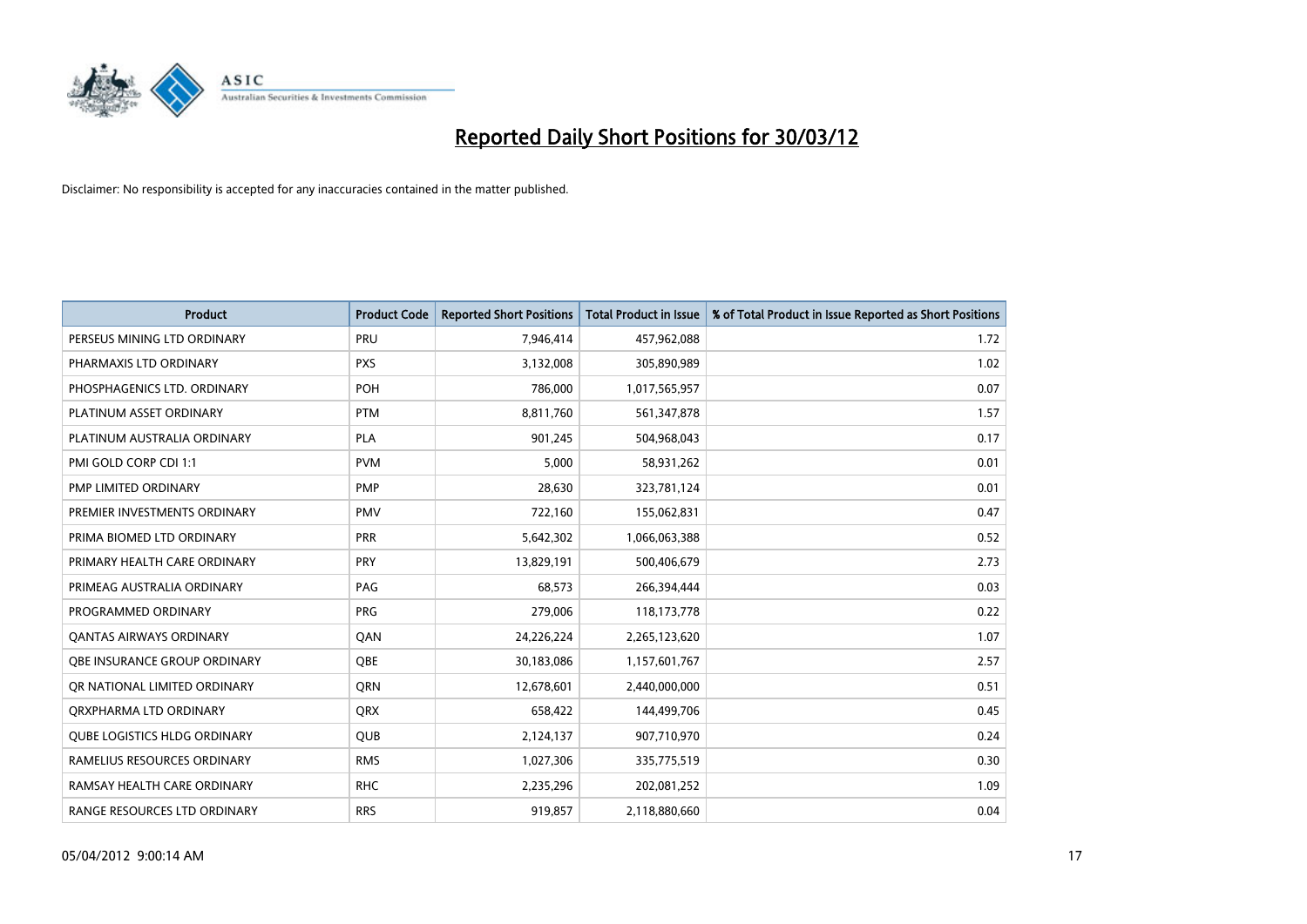

| <b>Product</b>                     | <b>Product Code</b> | <b>Reported Short Positions</b> | <b>Total Product in Issue</b> | % of Total Product in Issue Reported as Short Positions |
|------------------------------------|---------------------|---------------------------------|-------------------------------|---------------------------------------------------------|
| <b>RCR TOMLINSON ORDINARY</b>      | <b>RCR</b>          | 5,000                           | 133,988,971                   | 0.00                                                    |
| <b>REA GROUP ORDINARY</b>          | <b>REA</b>          | 300,119                         | 131,714,699                   | 0.23                                                    |
| RECKON LIMITED ORDINARY            | <b>RKN</b>          | 809,300                         | 132,839,672                   | 0.61                                                    |
| RED GUM RES LTD ORDINARY           | <b>RGX</b>          | 87,500                          | 38,493,000                    | 0.23                                                    |
| REDBANK ENERGY LTD ORDINARY        | <b>AEI</b>          | 19                              | 786,287                       | 0.00                                                    |
| REDFLEX HOLDINGS ORDINARY          | <b>RDF</b>          | 148                             | 110,345,599                   | 0.00                                                    |
| REGIONAL EXPRESS ORDINARY          | <b>REX</b>          | 10,000                          | 121,254,902                   | 0.01                                                    |
| REGIS RESOURCES ORDINARY           | <b>RRL</b>          | 792,920                         | 449,527,476                   | 0.19                                                    |
| RESMED INC CDI 10:1                | <b>RMD</b>          | 3,840,171                       | 1,556,242,300                 | 0.24                                                    |
| <b>RESOLUTE MINING ORDINARY</b>    | <b>RSG</b>          | 2,170,406                       | 655,756,462                   | 0.31                                                    |
| RESOURCE GENERATION ORDINARY       | <b>RES</b>          | 973                             | 262,895,652                   | 0.00                                                    |
| REVERSE CORP LIMITED ORDINARY      | <b>REF</b>          | 100                             | 92,382,175                    | 0.00                                                    |
| REX MINERALS LIMITED ORDINARY      | <b>RXM</b>          | 840,651                         | 153,847,284                   | 0.54                                                    |
| <b>RHG LIMITED ORDINARY</b>        | <b>RHG</b>          | 36,083                          | 308,483,177                   | 0.01                                                    |
| <b>RIALTO ENERGY ORDINARY</b>      | <b>RIA</b>          | 2,989,247                       | 607,640,124                   | 0.49                                                    |
| <b>RIDLEY CORPORATION ORDINARY</b> | <b>RIC</b>          | 77,788                          | 307,817,071                   | 0.02                                                    |
| RIO TINTO LIMITED ORDINARY         | <b>RIO</b>          | 22,035,288                      | 435,758,720                   | 5.02                                                    |
| ROC OIL COMPANY ORDINARY           | <b>ROC</b>          | 2,827,086                       | 682,506,352                   | 0.41                                                    |
| <b>RURALCO HOLDINGS ORDINARY</b>   | <b>RHL</b>          | 12,000                          | 55,019,284                    | 0.02                                                    |
| SAI GLOBAL LIMITED ORDINARY        | SAI                 | 2,713,963                       | 202,526,641                   | 1.34                                                    |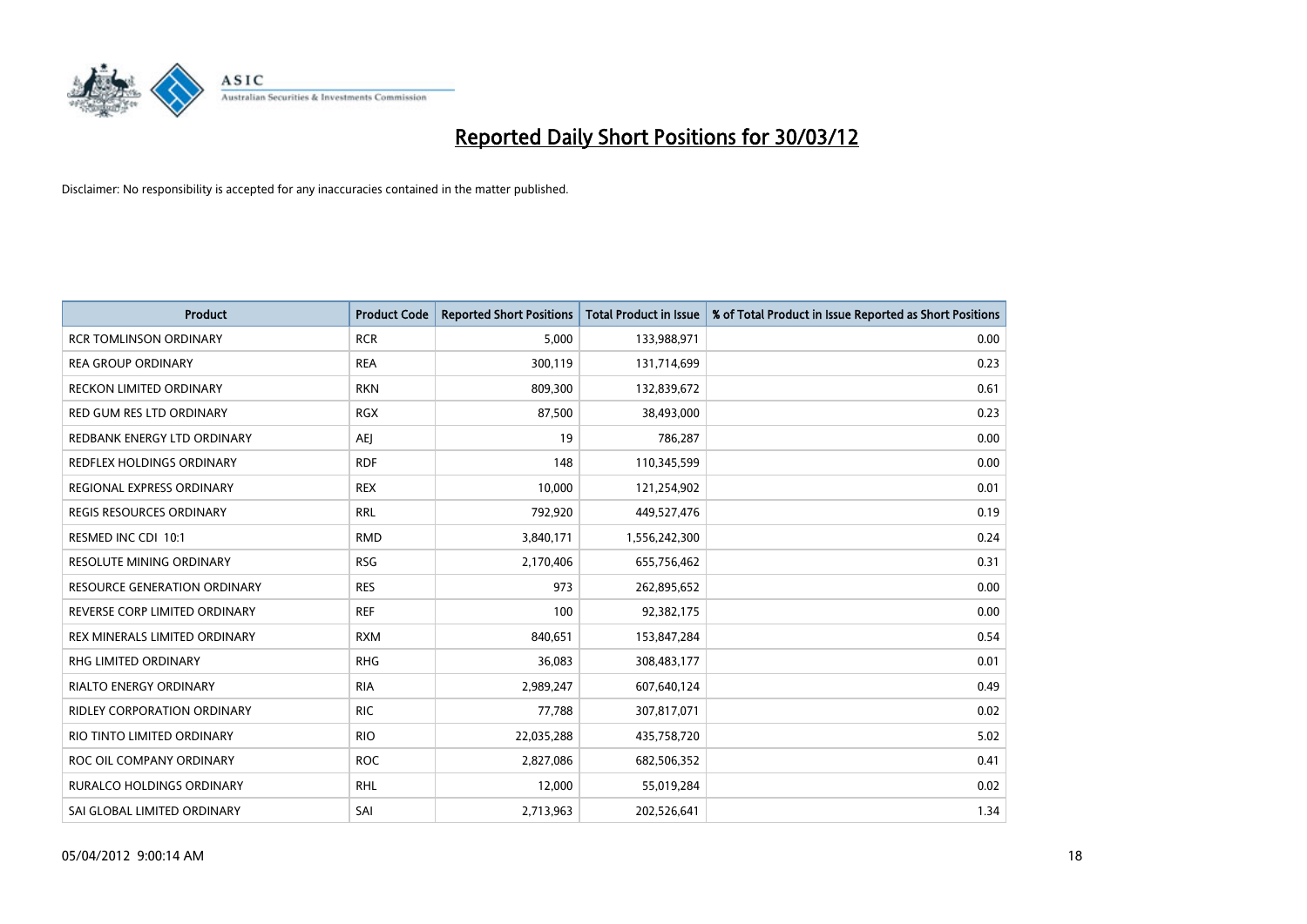

| <b>Product</b>                           | <b>Product Code</b> | <b>Reported Short Positions</b> | <b>Total Product in Issue</b> | % of Total Product in Issue Reported as Short Positions |
|------------------------------------------|---------------------|---------------------------------|-------------------------------|---------------------------------------------------------|
| SALMAT LIMITED ORDINARY                  | <b>SLM</b>          | 1,612,610                       | 159,802,174                   | 1.00                                                    |
| SAMSON OIL & GAS LTD ORDINARY            | <b>SSN</b>          | 3,257,000                       | 1,758,622,297                 | 0.18                                                    |
| SANDFIRE RESOURCES ORDINARY              | <b>SFR</b>          | 1,752,006                       | 151,152,635                   | 1.16                                                    |
| SANTOS LTD ORDINARY                      | <b>STO</b>          | 8,206,067                       | 942,527,693                   | 0.86                                                    |
| SARACEN MINERAL ORDINARY                 | <b>SAR</b>          | 411,692                         | 594,465,840                   | 0.07                                                    |
| SEDGMAN LIMITED ORDINARY                 | <b>SDM</b>          | 51,290                          | 212,715,619                   | 0.02                                                    |
| SEEK LIMITED ORDINARY                    | <b>SEK</b>          | 14,150,237                      | 337,101,307                   | 4.18                                                    |
| SENEX ENERGY LIMITED ORDINARY            | SXY                 | 1,139,025                       | 923,847,416                   | 0.12                                                    |
| SERVCORP LIMITED ORDINARY                | SRV                 | 26,183                          | 98,440,807                    | 0.03                                                    |
| SERVICE STREAM ORDINARY                  | <b>SSM</b>          | 400                             | 283,418,867                   | 0.00                                                    |
| SEVEN GROUP HOLDINGS ORDINARY            | <b>SVW</b>          | 724,216                         | 307,410,281                   | 0.23                                                    |
| SEVEN WEST MEDIA LTD ORDINARY            | SWM                 | 16,450,959                      | 645,719,542                   | 2.53                                                    |
| SIGMA PHARMACEUTICAL ORDINARY            | <b>SIP</b>          | 5,754,497                       | 1,178,626,572                 | 0.49                                                    |
| SILEX SYSTEMS ORDINARY                   | <b>SLX</b>          | 579,794                         | 170,143,997                   | 0.34                                                    |
| SILVER LAKE RESOURCE ORDINARY            | <b>SLR</b>          | 719,540                         | 220,264,064                   | 0.32                                                    |
| SIMS METAL MGMT LTD ORDINARY             | SGM                 | 7,341,000                       | 205,856,443                   | 3.55                                                    |
| SINGAPORE TELECOMM. CHESS DEPOSITARY INT | SGT                 | 9,559,694                       | 176,974,336                   | 5.40                                                    |
| SIRTEX MEDICAL ORDINARY                  | <b>SRX</b>          | 60                              | 55,768,136                    | 0.00                                                    |
| SKILLED GROUP LTD ORDINARY               | <b>SKE</b>          | 972,339                         | 233,487,276                   | 0.41                                                    |
| SKY CITY ENTERTAIN, ORDINARY             | <b>SKC</b>          | 716,756                         | 576,958,340                   | 0.12                                                    |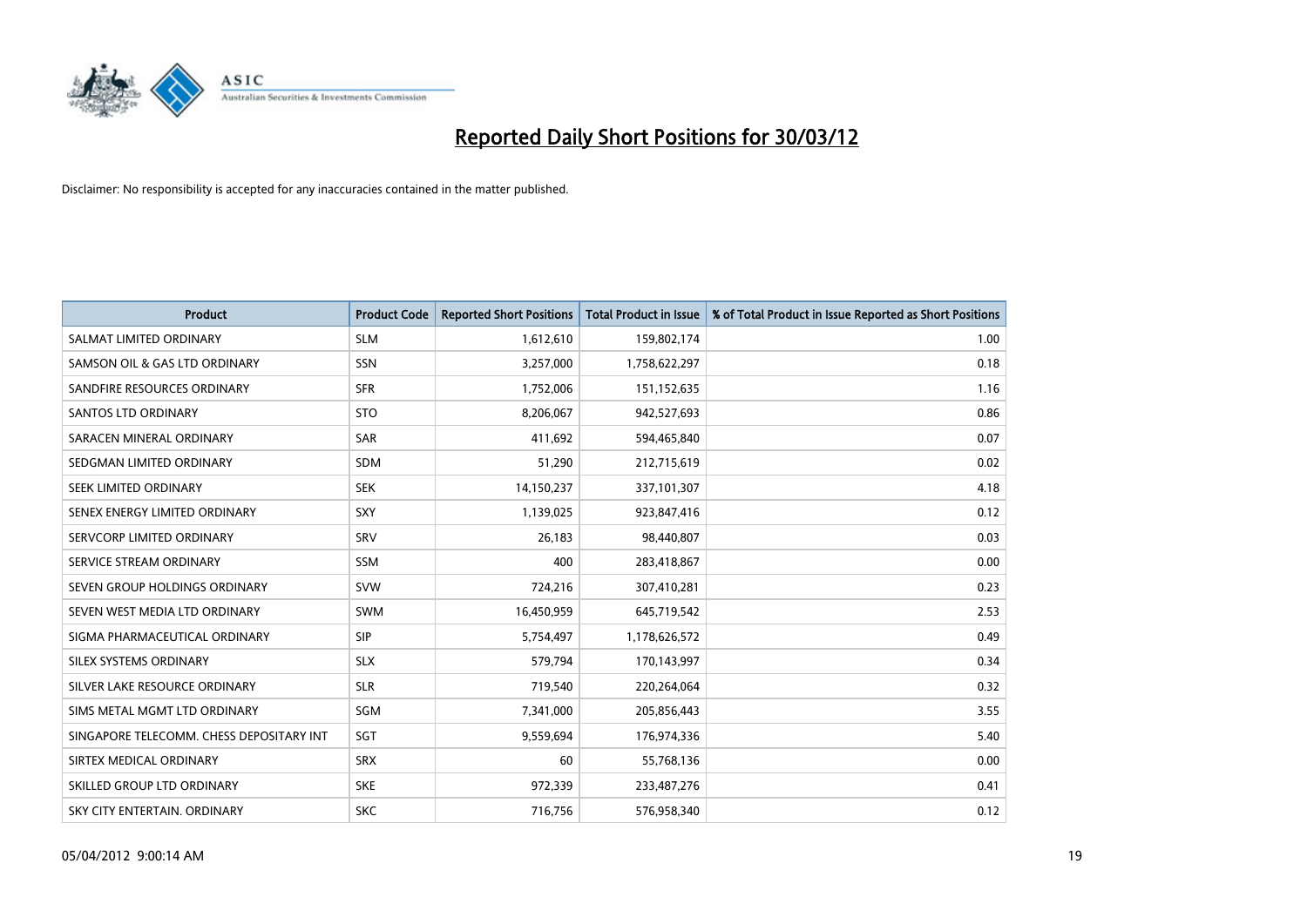

| <b>Product</b>                           | <b>Product Code</b> | <b>Reported Short Positions</b> | <b>Total Product in Issue</b> | % of Total Product in Issue Reported as Short Positions |
|------------------------------------------|---------------------|---------------------------------|-------------------------------|---------------------------------------------------------|
| SMS MANAGEMENT, ORDINARY                 | <b>SMX</b>          | 694,643                         | 68,290,180                    | 1.02                                                    |
| SONIC HEALTHCARE ORDINARY                | <b>SHL</b>          | 6,881,062                       | 389,969,875                   | 1.78                                                    |
| SOUL PATTINSON (W.H) ORDINARY            | SOL                 | 7,560                           | 239,395,320                   | 0.00                                                    |
| SOUTH BOULDER MINES ORDINARY             | <b>STB</b>          | 100,873                         | 116,232,826                   | 0.09                                                    |
| SP AUSNET STAPLED SECURITIES             | <b>SPN</b>          | 1,539,684                       | 2,896,219,682                 | 0.05                                                    |
| SPARK INFRASTRUCTURE STAPLED NOTE & UNIT | SKI                 | 19,781,022                      | 1,326,734,264                 | 1.50                                                    |
| SPECIALTY FASHION ORDINARY               | <b>SFH</b>          | 2,099,171                       | 192,086,121                   | 1.09                                                    |
| SPOTLESS GROUP LTD ORDINARY              | <b>SPT</b>          | 786,019                         | 265,454,407                   | 0.29                                                    |
| ST BARBARA LIMITED ORDINARY              | <b>SBM</b>          | 8,419,934                       | 325,615,389                   | 2.58                                                    |
| STARPHARMA HOLDINGS ORDINARY             | <b>SPL</b>          | 2,243,268                       | 280,772,451                   | 0.80                                                    |
| STHN CROSS MEDIA ORDINARY                | <b>SXL</b>          | 3,643,789                       | 704,594,449                   | 0.52                                                    |
| STOCKLAND UNITS/ORD STAPLED              | SGP                 | 23,992,768                      | 2,282,906,147                 | 1.05                                                    |
| STRAITS RES LTD. ORDINARY                | <b>SRO</b>          | 174,123                         | 402,208,687                   | 0.04                                                    |
| STRIKE ENERGY LTD ORDINARY               | <b>STX</b>          | 400,400                         | 496,872,605                   | 0.08                                                    |
| <b>STW COMMUNICATIONS ORDINARY</b>       | SGN                 | 14,958                          | 362,798,351                   | 0.00                                                    |
| SUNCORP GROUP LTD ORDINARY               | <b>SUN</b>          | 11,953,903                      | 1,286,600,980                 | 0.91                                                    |
| SUNDANCE ENERGY ORDINARY                 | <b>SEA</b>          | 657,602                         | 277,098,474                   | 0.24                                                    |
| SUNDANCE RESOURCES ORDINARY              | <b>SDL</b>          | 5,460,347                       | 2,933,534,505                 | 0.19                                                    |
| SUNLAND GROUP LTD ORDINARY               | <b>SDG</b>          | 91,510                          | 201,578,526                   | 0.05                                                    |
| SUPER RET REP LTD ORDINARY               | <b>SUL</b>          | 1,456,560                       | 195,004,593                   | 0.75                                                    |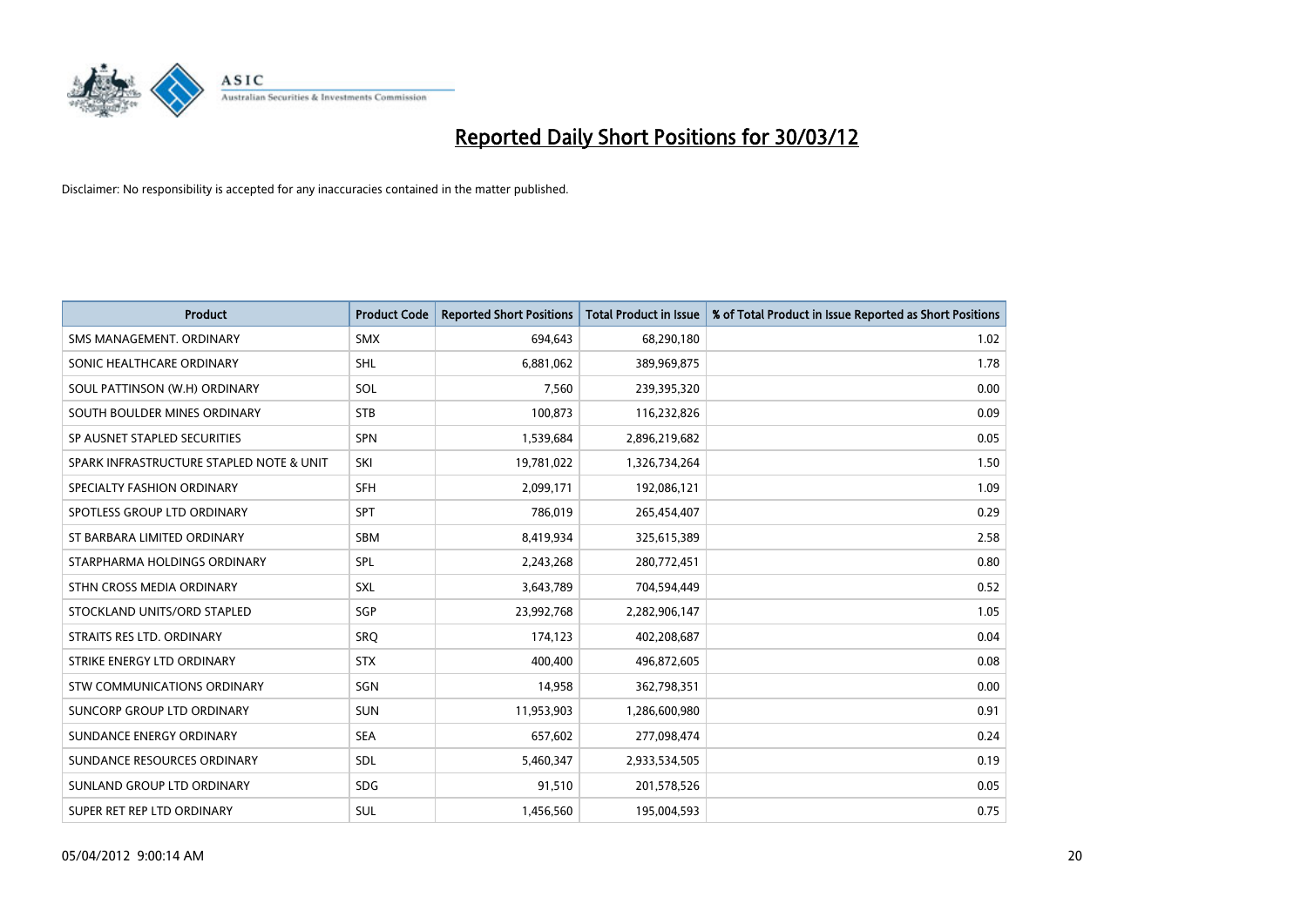

| Product                            | <b>Product Code</b> | <b>Reported Short Positions</b> | <b>Total Product in Issue</b> | % of Total Product in Issue Reported as Short Positions |
|------------------------------------|---------------------|---------------------------------|-------------------------------|---------------------------------------------------------|
| SYD AIRPORT STAPLED US PROHIBIT.   | <b>SYD</b>          | 4,737,204                       | 1,861,210,782                 | 0.25                                                    |
| TABCORP HOLDINGS LTD ORDINARY      | <b>TAH</b>          | 4,944,483                       | 730,113,969                   | 0.66                                                    |
| TANAMI GOLD NL ORDINARY            | <b>TAM</b>          | 99,000                          | 261,132,677                   | 0.04                                                    |
| TAP OIL LIMITED ORDINARY           | <b>TAP</b>          | 2,949,164                       | 241,295,311                   | 1.21                                                    |
| TARUGA GOLD LTD ORDINARY           | <b>TAR</b>          | 50,000                          | 33,116,000                    | 0.15                                                    |
| TASSAL GROUP LIMITED ORDINARY      | <b>TGR</b>          | 54,510                          | 146,304,404                   | 0.03                                                    |
| <b>TATTS GROUP LTD ORDINARY</b>    | <b>TTS</b>          | 12,656,573                      | 1,340,770,798                 | 0.96                                                    |
| TECHNOLOGY ONE ORDINARY            | <b>TNE</b>          | 500                             | 304,910,455                   | 0.00                                                    |
| TELECOM CORPORATION ORDINARY       | <b>TEL</b>          | 8,059,039                       | 1,925,427,596                 | 0.42                                                    |
| TELSTRA CORPORATION, ORDINARY      | <b>TLS</b>          | 25,538,464                      | 12,443,074,357                | 0.20                                                    |
| TEN NETWORK HOLDINGS ORDINARY      | <b>TEN</b>          | 60,463,055                      | 1,045,236,720                 | 5.78                                                    |
| TERANGA GOLD CORP CDI 1:1          | <b>TGZ</b>          | 209,639                         | 155,865,666                   | 0.12                                                    |
| TEXON PETROLEUM LTD ORDINARY       | <b>TXN</b>          | 10,590                          | 242,539,848                   | 0.00                                                    |
| TFS CORPORATION LTD ORDINARY       | <b>TFC</b>          | 57,942                          | 279,621,829                   | 0.02                                                    |
| THAKRAL HOLDINGS GRP ORDINARY/UNIT | <b>THG</b>          | $\overline{2}$                  | 585,365,014                   | 0.00                                                    |
| THE REJECT SHOP ORDINARY           | <b>TRS</b>          | 1,551,686                       | 26,071,170                    | 5.95                                                    |
| THINKSMART LIMITED ORDINARY        | <b>TSM</b>          | 140,000                         | 156,005,431                   | 0.09                                                    |
| THORN GROUP LIMITED ORDINARY       | <b>TGA</b>          | 174,404                         | 146,374,703                   | 0.12                                                    |
| TIGER RESOURCES ORDINARY           | <b>TGS</b>          | 3,945,345                       | 673,470,269                   | 0.56                                                    |
| TISHMAN SPEYER UNITS               | <b>TSO</b>          | 38,314                          | 338,440,904                   | 0.01                                                    |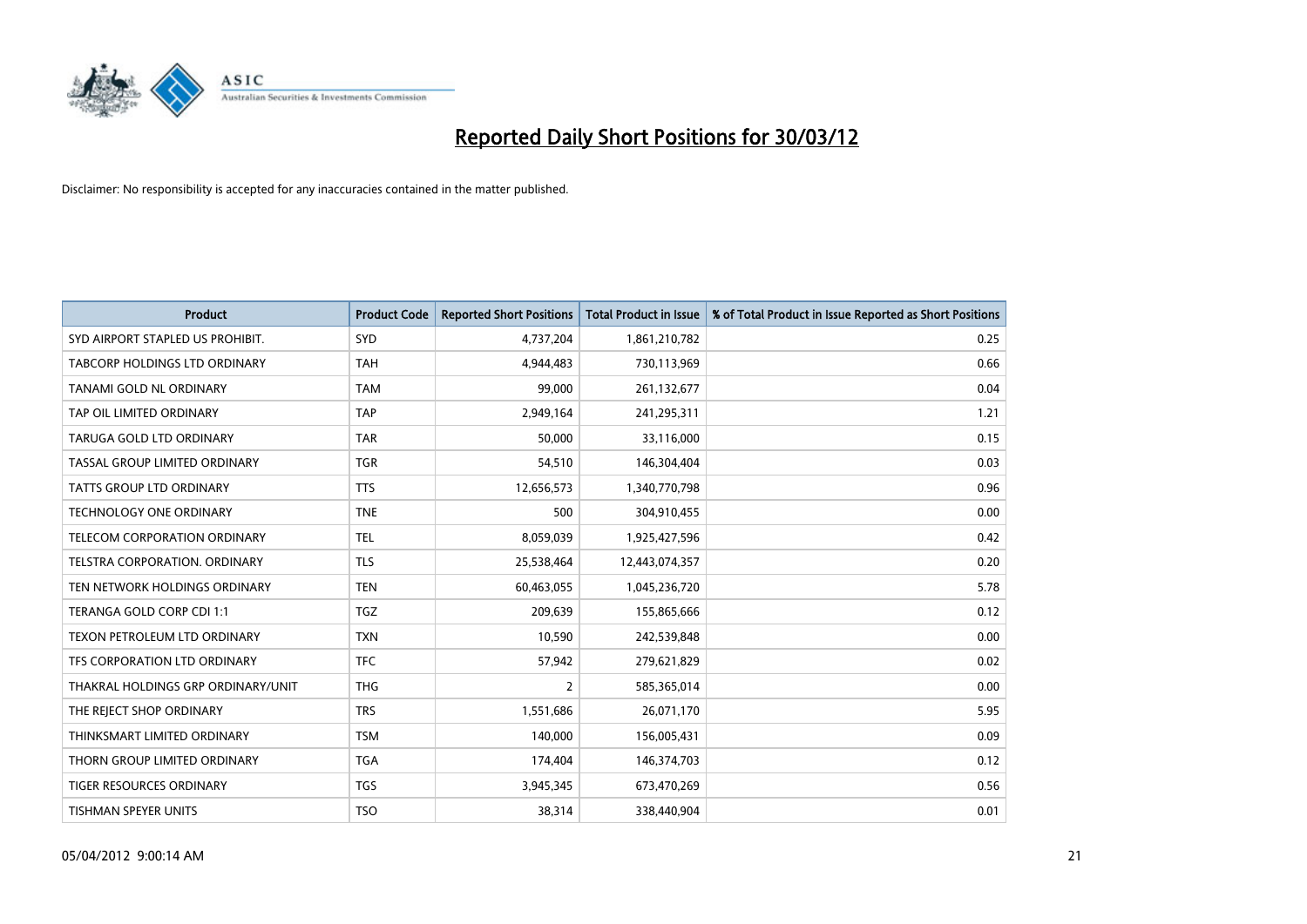

| <b>Product</b>                         | <b>Product Code</b> | <b>Reported Short Positions</b> | <b>Total Product in Issue</b> | % of Total Product in Issue Reported as Short Positions |
|----------------------------------------|---------------------|---------------------------------|-------------------------------|---------------------------------------------------------|
| TOLL HOLDINGS LTD ORDINARY             | <b>TOL</b>          | 24,466,931                      | 717,133,875                   | 3.42                                                    |
| TOX FREE SOLUTIONS ORDINARY            | <b>TOX</b>          | 20,494                          | 114,653,108                   | 0.02                                                    |
| TPG TELECOM LIMITED ORDINARY           | <b>TPM</b>          | 2,090,469                       | 793,808,141                   | 0.26                                                    |
| TRADE ME GROUP ORDINARY                | <b>TME</b>          | 11,155                          | 395,745,510                   | 0.00                                                    |
| <b>TRANSFIELD SERVICES ORDINARY</b>    | <b>TSE</b>          | 3,574,671                       | 542,977,583                   | 0.67                                                    |
| TRANSPACIFIC INDUST, ORDINARY          | <b>TPI</b>          | 3,913,031                       | 1,578,209,025                 | 0.25                                                    |
| TRANSURBAN GROUP TRIPLE STAPLED SEC.   | <b>TCL</b>          | 2,925,156                       | 1,458,321,112                 | 0.19                                                    |
| TREASURY WINE ESTATE ORDINARY          | <b>TWE</b>          | 15,728,800                      | 647,227,144                   | 2.42                                                    |
| TROY RESOURCES LTD ORDINARY            | <b>TRY</b>          | 396,110                         | 88,974,149                    | 0.45                                                    |
| <b>UGL LIMITED ORDINARY</b>            | UGL                 | 5,273,884                       | 166,315,038                   | 3.16                                                    |
| UNILIFE CORPORATION CDI 6:1            | <b>UNS</b>          | 197,984                         | 263,797,950                   | 0.07                                                    |
| UXC LIMITED ORDINARY                   | <b>UXC</b>          | 501,737                         | 304,995,791                   | 0.16                                                    |
| <b>VENTURE MINERALS ORDINARY</b>       | <b>VMS</b>          | 246,222                         | 232,468,592                   | 0.10                                                    |
| <b>VIRGIN AUS HLDG LTD ORDINARY</b>    | <b>VAH</b>          | 3,782,485                       | 2,210,197,600                 | 0.17                                                    |
| <b>WATPAC LIMITED ORDINARY</b>         | <b>WTP</b>          | 16,461                          | 184,332,526                   | 0.00                                                    |
| <b>WDS LIMITED ORDINARY</b>            | <b>WDS</b>          | $\overline{7}$                  | 144,740,614                   | 0.00                                                    |
| <b>WEBJET LIMITED ORDINARY</b>         | <b>WEB</b>          | 21,000                          | 72,584,641                    | 0.02                                                    |
| <b>WESFARMERS LIMITED ORDINARY</b>     | <b>WES</b>          | 28,305,282                      | 1,006,485,848                 | 2.82                                                    |
| WESFARMERS LIMITED PARTIALLY PROTECTED | <b>WESN</b>         | 3,898,130                       | 150,586,314                   | 2.59                                                    |
| WESTERN AREAS NL ORDINARY              | <b>WSA</b>          | 6,522,705                       | 179,735,899                   | 3.63                                                    |